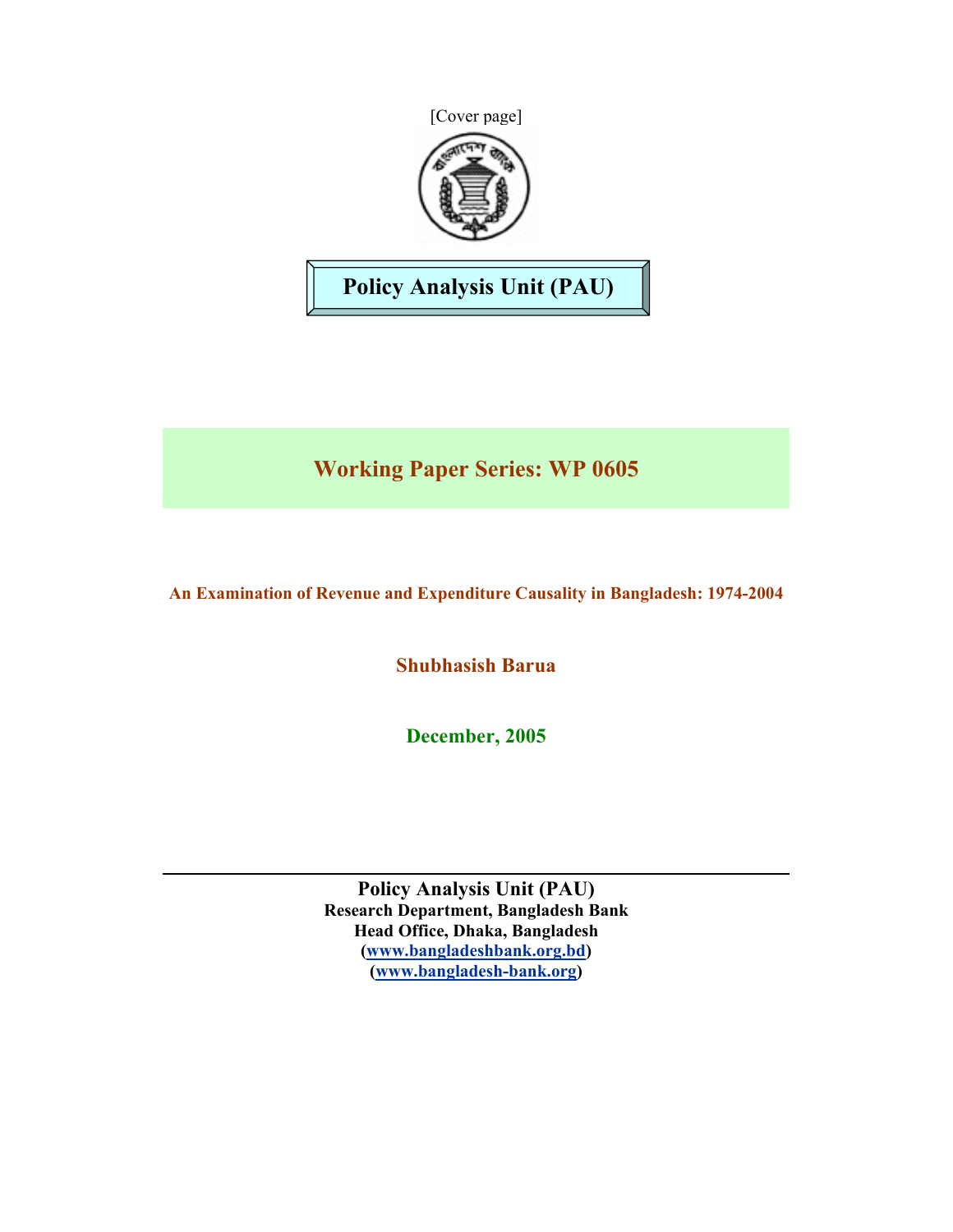

**Policy Analysis Unit\* (PAU)** 

## **Working Paper Series: WP 0605**

## **An Examination of Revenue and Expenditure Causality in Bangladesh: 1974-2004**

**Shubhasish Barua Research Economist Policy Analysis Unit, Research Department Bangladesh Bank** 

## **December, 2005**

## **Copyright © 2005 by Bangladesh Bank**

**\*** *The Bangladesh Bank (BB), in cooperation with the World Bank Institute (WBI), has formed the Policy Analysis Unit (PAU) within its Research Department in July 2005. The aim behind this initiative is to upgrade the capacity for research and policy analysis at BB. As part of its mandate PAU will publish, among other, several Working Papers on macroeconomic research completed by its staff every quarter. The precise topics of these papers are chosen by the Resident Economic Adviser in consultation with the PAU members. These papers reflect research in progress, and as such comments are most welcome. It is anticipated that a majority of these papers will eventually be published in learned journals after the due review process. Neither the Board of Directors nor the management of Bangladesh Bank, nor WBI, nor any agency of the Government of Bangladesh or the World Bank Group necessarily endorses any or all of the views expressed in these papers. The latter reflect views based on professional analysis carried out by the staff of the Policy Analysis Unit, and hence the usual caveat as to the veracity of research reports applies.*

**[An electronic version of this paper is available at www.bangladeshbank.org.bd/research/pau.html]**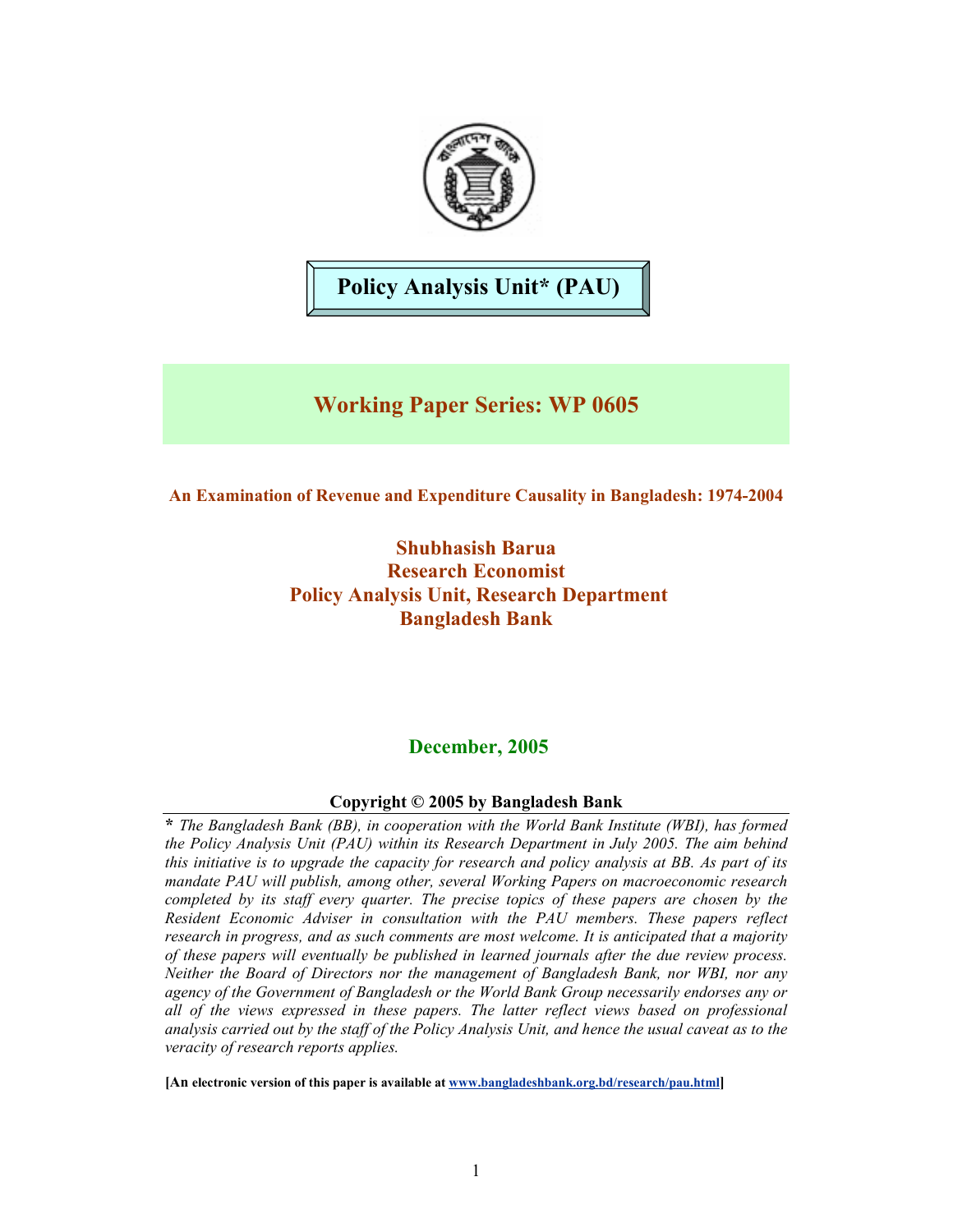### **An Examination of Revenue and Expenditure Causality in Bangladesh: 1974-2004**

### **Shubhasish Barua\***

December 2005

#### **Abstract**

This paper examines causal relationships between government revenue and expenditure for Bangladesh using annual data over the period 1974-2004. A three variable model is formulated comprising the fiscal variables and GDP. The Johansen Cointegration and Granger Causality tests are used to detect causal relationships between the variables. The Johansen test results suggest that there is a long-run relationship between government expenditure, revenue and GDP. Any deviation from the long-run equilibrium is corrected by short-run adjustments of expenditure and GDP. The Granger Causality test on the corresponding Vector Error Correction (VEC) model suggests that there is no causal relationship between revenue and expenditure in the short run. It is also observed that the short-run relation extends from both the fiscal variables to GDP, and not the other way around.

*Keywords:* Revenue, Expenditure, Granger Causality, Johansen Cointegration test *JEL Classification:* H20, H50

 $\overline{a}$ 

<sup>\*</sup> Research Economist, Policy Analysis Unit (PAU), Research Department, Bangladesh Bank. The author would like to thank World Bank Institute (WBI) Resident Economic Adviser at the Bangladesh Bank, Prof. Syed M. Ahsan, for his valuable comments and suggestions.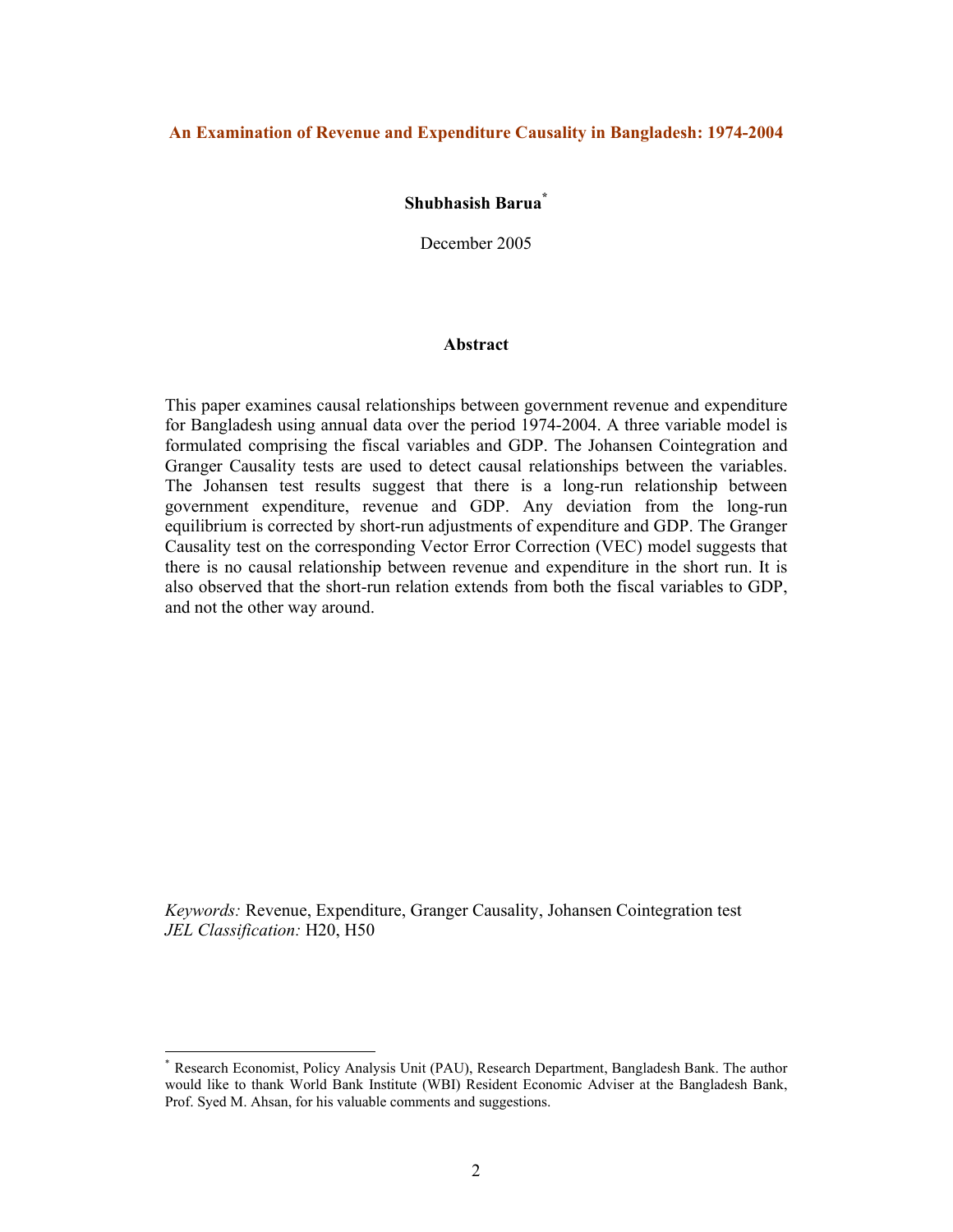#### **1. Introduction**

Developing countries are facing dual challenges while undertaking fiscal adjustment policies. One arises from the increasing demand for public expenditures for infrastructure and social sector investment, and the other arises from the lack of capacity to raise revenue from domestic sources to finance the increased expenditure, primarily due to narrow tax base. To boost competitive capacity of the country in a rapidly globalizing world, the governments of developing countries have to invest a large portion of their revenue in building physical infrastructures. In addition, the low income developing countries also need to spend a major portion of their development expenditures in providing social services to the poor such as health, education etc. On the other hand, as Khattry (2003: 402) pointed out, "the structural characteristics of low income countries, combined with prevalence of unsophisticated tax administration limit their ability to raise taxes from domestic sources, namely income and domestic indirect taxes". Also, the existence of a large informal sector and the underground economy constrains the government's capacity for revenue growth.

Another source of fiscal problem arises with the process of trade liberalization that requires reduction of taxes on international trade together with the elimination of quantitative restrictions and other forms of trade barriers. Therefore countries have to resort to domestic sources to compensate the revenue loss emanating from trade liberalization. As the scope of domestic sources of revenue is limited due to the narrow tax base and structural constraints in the low income countries, this may lead to a vulnerable fiscal position. In principle, a well functioning VAT system on import (combined with broad based low tariffs) can recoup some of the revenue loss due to the greater inflow of imports that eventually follows trade liberalization. National Strategy for Accelerated Poverty Reduction (NSAPR) of Bangladesh (2005) recognizes that, as government revenue is heavily dependent on trade taxes, and tariff liberalization typically results in tariff revenue loss, alternative sources of revenue must be ensured in order to prevent a sudden rise in budget deficit (which is already high). In order to recoup revenue losses due to tariff liberalization government is trying to increase revenue from direct taxes. It is also envisaged that "if indirect taxes such as VAT and supplementary duty are applied uniformly on both domestic production and imports, it would both reduce anti-export bias and increase government revenue by widening the tax-net" (NSAPR, 2005, p.86).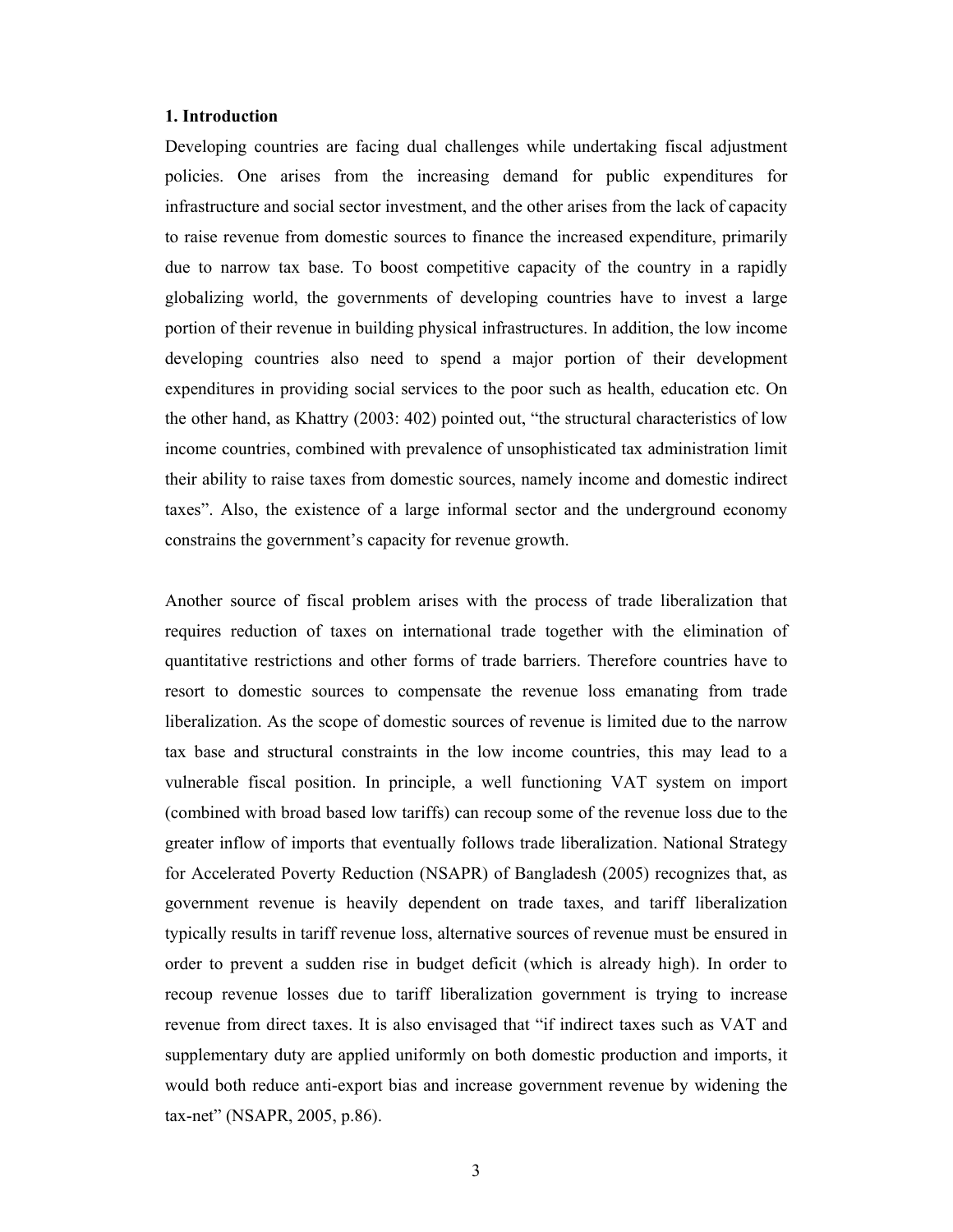Trade liberalization may thus lead to a 'fiscal squeeze' as a result of reduced revenue and simultaneous increase in expenditure. According to Khattry (2003) fiscal squeeze led some countries to reduce expenditure on physical capital, while that on social services (e.g. health and education) has been financed by acquiring additional debt. However, it has been empirically substantiated that government capital expenditure plays an important role in enhancing economic growth. Bose et al (2003) investigated a panel of thirty developing countries over the decades of 1970s and 1980s, and found that, the share of government capital expenditure in GDP is positively and significantly correlated with economic growth though current expenditure is insignificant.

The purpose of this paper is to evaluate the relationship between revenue and expenditure and its implication for managing the budget deficit. In order to do this a three variable model is formulated comprising government expenditure, revenue and GDP. Firstly, existence of a long-run relationship among these three variables is tested by using Johansen (1991, 1995) cointegration approach. Granger causality test is applied on the corresponding vector error correction model to examine short-run causal relationship between the variables.

The goal of fiscal policy is to enhance economic growth and employment and to bring stability in economic outcome variables such as the real GDP growth rate. Under the above circumstances, the nature and objectives of fiscal policy may differ with the level of development of the countries. Long run outcome of expansionary fiscal policy depends on the nature of distribution of public resources as the same amount of public money can generate different growth pay-offs in different sectors, and the overall growth of the economy depends on the combined growth of these sectors.

When the government takes expansionary fiscal policy (expenditure surpassing revenue) either through increasing expenditure or reducing taxes or both, it has to borrow from internal and external sources to finance the deficit. The concept of deficit budget was popularized by Keynes and his followers –the principal argument is that government can boost up economic growth by increasing government expenditures in the short run. Again the government has to shrink its expenditures during the time of growth as excessive aggregate demand can generate inflation. In contrary to the above theory some economists argue that budget deficit negatively affects economic growth.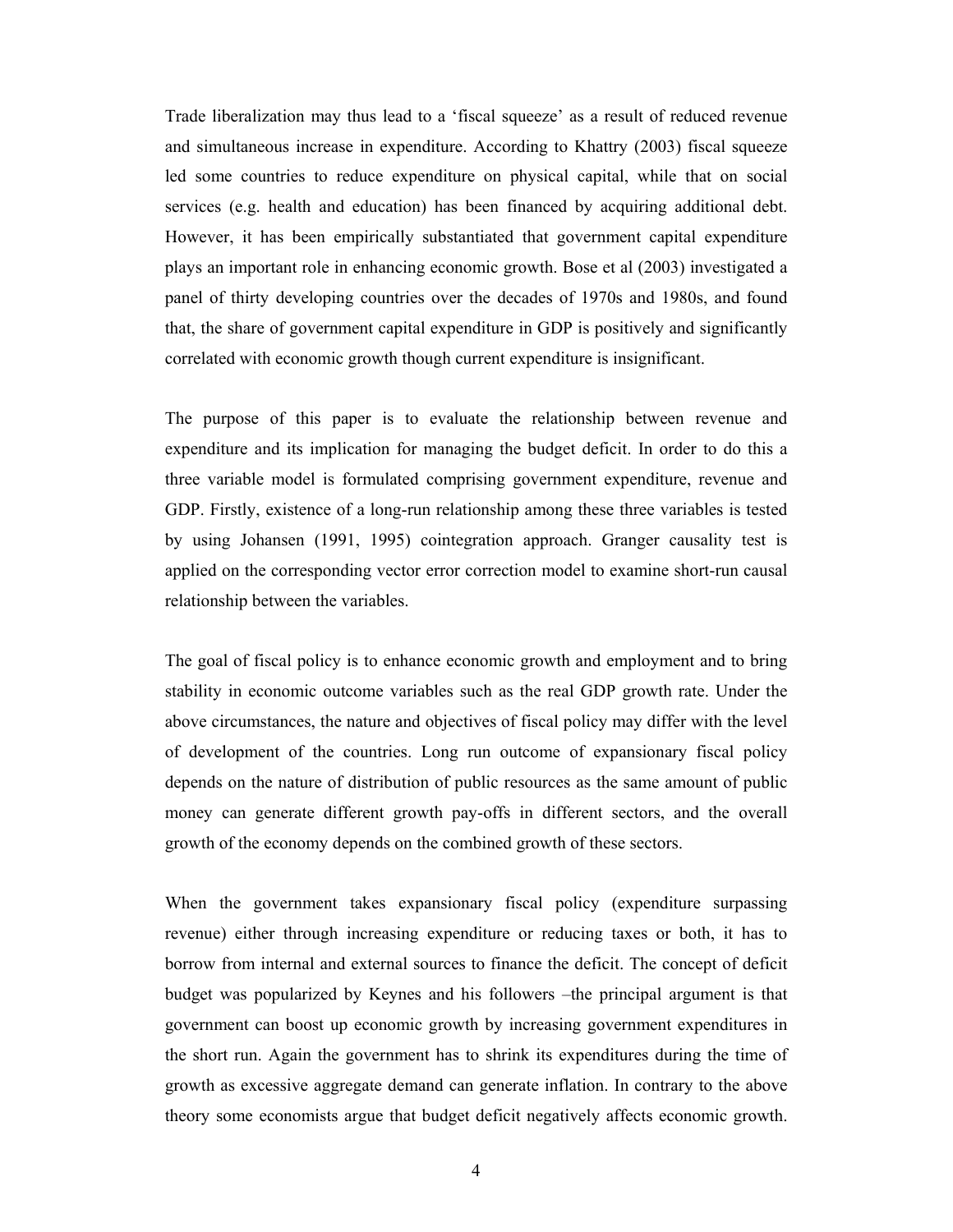According to the advocates of the latter view, lowering budget deficit reduces interest rate thereby increasing investment, which in turn enhances economic growth<sup>1</sup>.

The risk of expansionary fiscal policy is that, it leads to public debt growth, where it is envisaged that the growth of the economy will be significant enough in the subsequent periods so that the government will have a larger revenue base to finance its enhanced debt obligations. However, failure to generate enough economic growth may force the government into a deficit trap. Therefore the government has to borrow again to finance its deficit -this time may be in greater volume due to increase in the expenditure for repaying principal and interest of previous period's debt even if the magnitude of public sector activities remains unaltered.

There is also a risk that, government borrowing from domestic sources may crowd out private investment by raising the rate of interest. Constraining private investment in this fashion and expending the same amount of money in less productive sectors of the economy can negatively affect overall growth of the economy. As mentioned by Carneiro et al  $(2004, p.9)$ , "if economic agents are non Recardian<sup>2</sup> due to credit constraints and overlapping generation, public deficit can have a negative impact on growth as public deficits can hamper growth by competing with private physical capital for individual savings". Conversely, in developing countries public investment can be influential to crowd in private investment as shown by Binswanger et al (1993); infrastructure accessibility and the rural banks are crucial factors for increasing private investment in agriculture, which requires substantial government intervention in facilitating private investment. Given excess liquidity in the system (as it is the case in Bangladesh), in spite of significant public borrowing from the banking system over the last 4-6 months, private credit actually proceeded at its usual pace. This however need not be true all the time.

 $\overline{a}$ 

 $1$  Mitchell. D. J (2005) discussed the debate in more detail.

 $2^2$  The well known Barro-Ricardo equivalence proposition, or Ricardian equivalence theorem, argues that government bonds are not net wealth because the agents recognizes that there will be a rise in future taxes for government borrowing now in order to repay its debt. Given that the present value remains the same, approaches of the agents toward current taxes and expected future taxation will not differ. Therefore reduction in government saving due to present deficit will be matched by equal amount of increase in private savings (See Barro, 1974).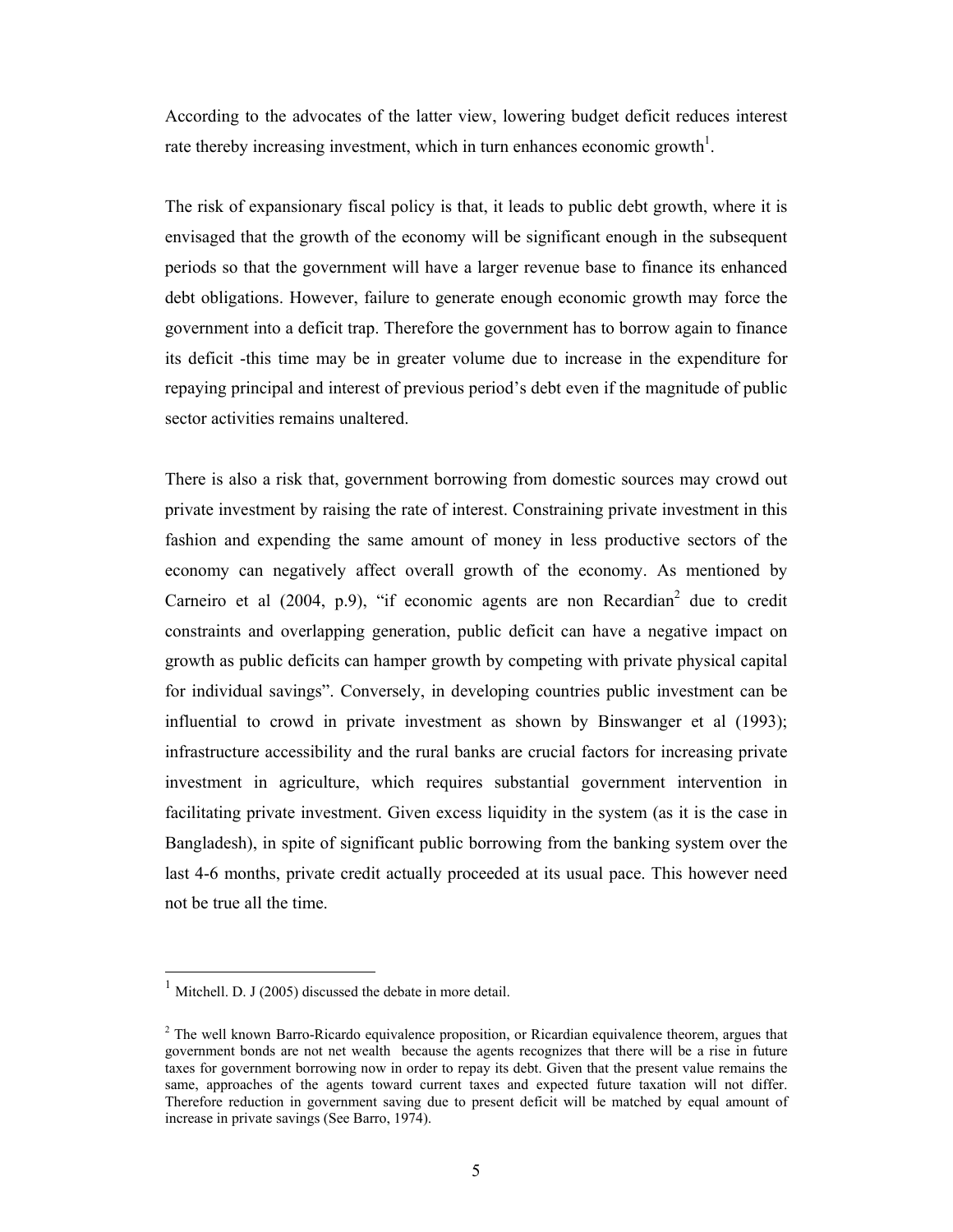Following the introduction in section 1, this paper is organized as follows. Section 2 provides a brief discussion on fiscal reforms in Bangladesh and section 3 discusses the dynamics of revenue and expenditure relationships. Section 4 and 5 respectively provide a review of empirical findings of existing literature and data and methodology of the study. Section 6 provides the results and policy implications and finally Section 7 concludes the paper.

#### **2. A brief discussion on fiscal reforms in Bangladesh**

Bangladesh initiated a major macroeconomic reform program under the guidelines of World Bank and IMF during mid 80's. One of the core objectives of SAF (Structural Adjustment Facility) and ESAF (Enhanced Structural Adjustment Facility) arrangements was - to readjust government spending and to improve revenue collection. The fiscal consolidation program (under SAF and ESAF) aimed to reduce the budget deficit by about 3 percent of GDP, over a three-year period. Enhancing capital expenditure and selective reduction in current expenditure (as percent of GDP) was a common strategy for most of the countries for expenditure management. On the other hand, shift from direct to indirect taxation, non-tax to tax revenue along with administrative capacity building were among the major focus of the revenue side reforms<sup>3</sup>. The country also introduced important reform measures toward liberalization through reducing public expenditures in loss-making sectors e.g., rapid privatization of unprofitable State Own Enterprises (SOEs) to reduce its fiscal burden. In 1991, Bangladesh initiated Value Added Tax (VAT) as a broad based consumption taxation system which is more effective than the earlier system of indirect taxation. The country also introduced some reforms measures with a view to financing increasing public investment through domestic resource mobilization.

 $\overline{a}$ 

<sup>&</sup>lt;sup>3</sup> (Finance and Development/ September 1997)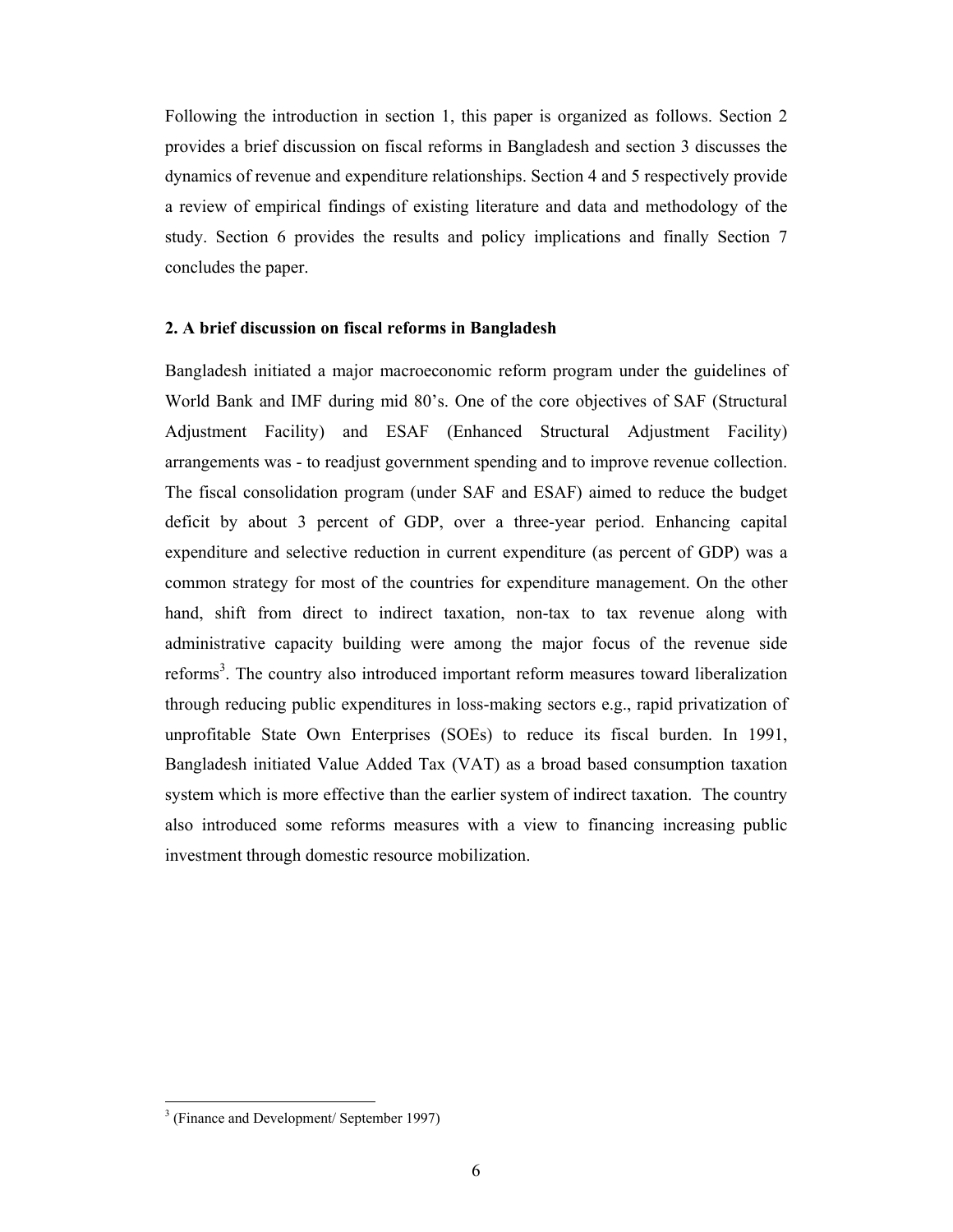

**Figure 1: Revenue and Expenditure (as percent of GDP) from FY76 to FY04** 

During FY1976-80 budget deficit was as high as 6.6 percent of GDP (on the basis of BBS statistical year book various issues) which has been reduced to around 3.7 percent of GDP during FY1991-05 period. This happened mainly due to a significant fall in total expenditure along with modest increase in revenue. It is worth mentioning that, over the last decade government expenditure in terms of interest payment has increased substantially as Chowdhury (2005) showed; share of interest payment in revenue expenditure of Bangladesh has increased from 14 percent in FY91 to around 20 percent in FY01 and share of interest on domestic borrowing also increased from around 55 percent of total interest payment in FY91 to around 75 percent in FY01.

Medium-Term Macroeconomic Framework of NSAPR (2005) projected that the revenue/ GDP ratio should rise to 12.0 percent and the expenditure/ GDP ratio would reach 16.4 percent in FY 09 and overall budget deficit will stabilize at 4.4 percent of GDP during the FY06-FY09 period. The MTMF projected increase in the revenue/ GDP ratio from 10.4 percent in FY05 to 12.0 percent in FY09 based on the assumption that there will be continued tax reform in the country over the next few years. It is projected that net foreign financing would contribute 2.6 percent of GDP to finance the budget deficit in FY08-FY09 period, while domestic financing would be 1.8 percent of GDP for the same period.

In order to strengthen tax administration, recently the government has undertaken some reforms. Creation of Large Taxpayers Unit (LTU) and Central Intelligence Unit (CIU) within the National Board of Revenue (NBR) to monitor tax compliance of largest tax payers are among the important measures initiated by the government. Efforts are also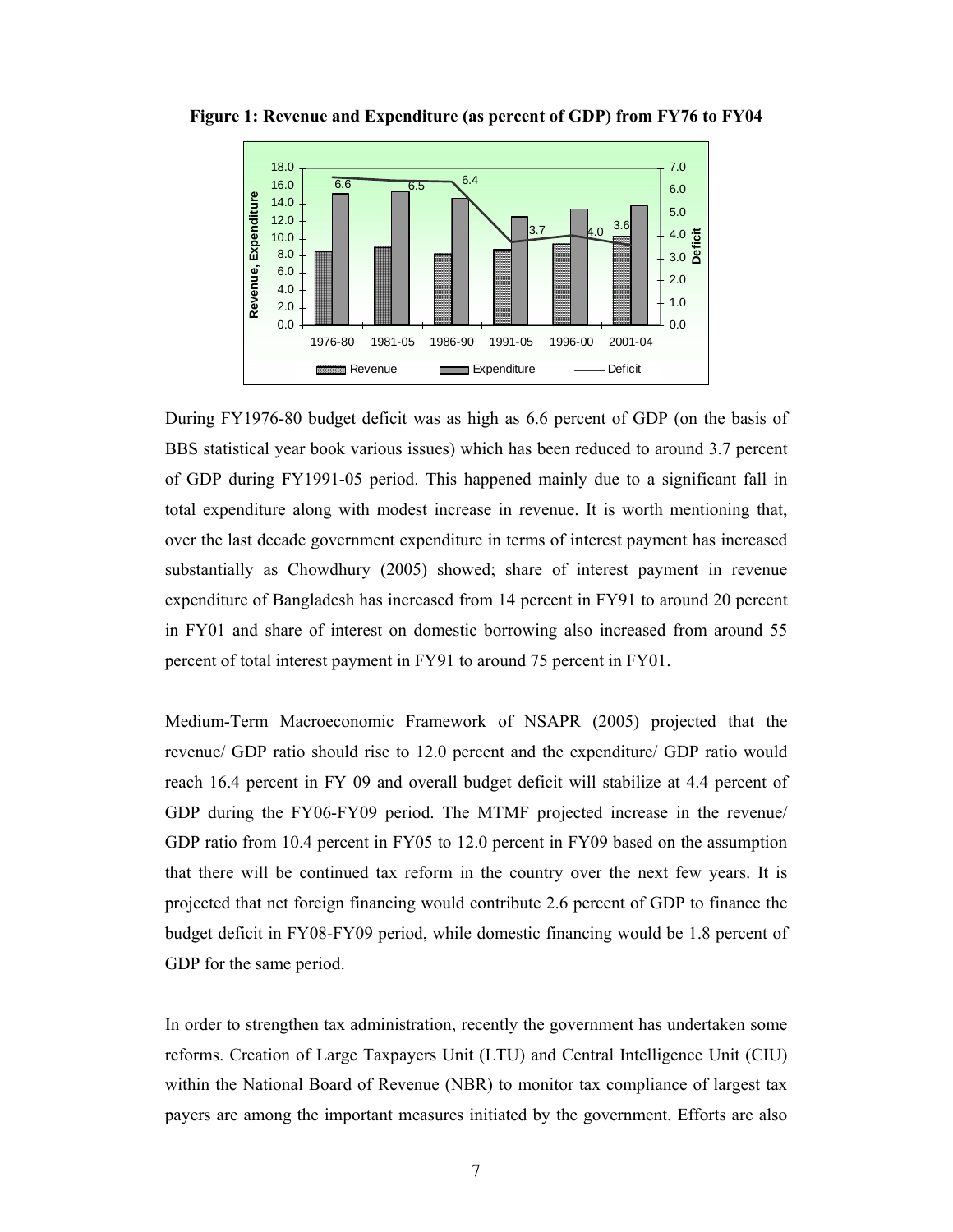underway to strengthen custom administration and develop professional skill of NBR officials. Government is also trying to increase income tax and the VAT net and rationalize non-tax revenue rates (NSAPR, 2005). The MTMF framework also projected that expenditure in core social and economic sectors of the economy, such as education, health and infrastructure would substantially rise in real terms during FY06- FY09 in order to attain pro-poor growth.

#### **3. Dynamics of Revenue-Expenditure Relationships**

There are four possible hypotheses regarding the relationship between revenue and expenditure. Firstly, revenue-expenditure hypothesis can arise in two distinct forms<sup>4</sup>. The first relationship is advocated by Friedman and his followers. According to Friedman (1978) raising taxes in an attempt to reduce deficit will also cause expenditure to rise. Therefore it will not be possible to reduce deficit by increasing taxes. The alternative version of revenue-expenditure hypothesis is popularized by Wagner (1976) and Buchanan and Wagner (1977). According to them, reducing taxes will cause expenditure to rise because of fiscal illusion of the population.

In contrast, Barro (1974), on the basis of the Recardian equivalence theory suggests that spending causes revenue to rise. The expenditure-revenue relationship can arise when the government takes its expenditure decision first and increases its taxes to finance deficit. There are various interest groups within the government, who prefer to borrow initially to finance increased expenditure and gradually raise taxes to compensate for the incurred debt burden and rising deficit.

The third kind of relationship that may appear between these two variables defined as fiscal synchronization hypothesis which suggests that revenue and expenditure are determined simultaneously. This argument is mainly developed by Musgrave (1966) and Meltzer and Richard (1981). According to them, government expenditure and revenue are determined in the process of equalizing marginal benefit and marginal cost of government services by the population of the country.

 $\overline{a}$ 

<sup>&</sup>lt;sup>4</sup> Payne, (May 2003) and Martin et al (December 2004), discussed both the forms of the revenueexpenditure hypotheses. However, the latter one is less likely scenario due to budget constraints.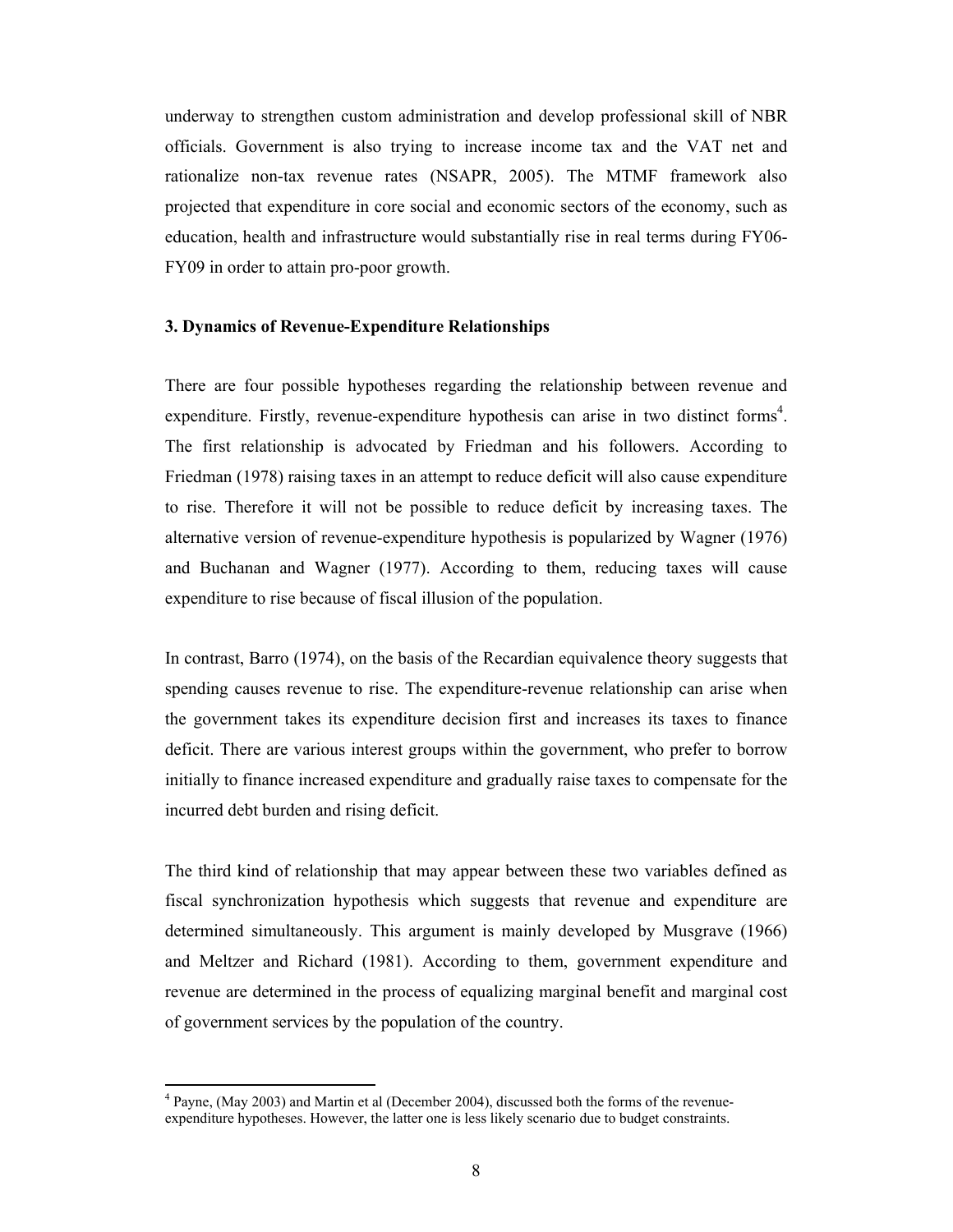Finally, there is the view that there can be no relationships between revenue and expenditure i.e. these variables are determined independent of each other. Darrat (1998), Widavsky (1988), Baghestani and McNown (1994) support this argument. This is a possible scenario when the government determines expenditure on the basis of requirements of the citizen and imposes taxes up to a tolerable limit to the citizen (Martin et al, 2004).

#### **4. Review of empirical findings in the existing literature**

Direction of causal relationship between revenue and expenditure and its implication for budget deficit has not been empirically resolved. Though over the last three decades a number of studies have been carried out in different countries to explore the issue, findings vary from country to country and also within the country.

Legrenzi & Milas (2002) found evidence in favor of a long-run relationship between general government expenditures and revenues in Italy. Besides, short-run increase in government expenditures causes increase in taxes -providing support for the spend-andtax hypothesis. After allowing for non-linear effects in the short-run adjustment process they found evidence of asymmetric adjustment around a unique (at zero) equilibrium rather than multiple ones. Martin et al (2004) studied revenue expenditure relationship for Swiss cantons based on vector error correction models and found that long term relationship can extend from revenue to expenditure, expenditure to revenue, can be mutual or non existent between these two variables. Aka and Decaluwe (1999); examined long-run relationship between the tax rate and budget deficits for four developing countries (Benin, Cote d'Ivoire, Niger and Togo) and could not find any long-run relationship between these two variables. However, the Granger causality test suggests that there is strong bidirectional causation between the tax rate and budget deficits. Hussain (2005) tested revenue expenditure relationship for Pakistan using revised estimates of expenditure and revenue in real terms from 1973 to 2003. The author applied Granger causality test for series of revenue and expenditure and found evidence of unidirectional causality from expenditure to revenue in Pakistan.

Maghyereh et al (2004) tested tax-spend, spend-tax and fiscal synchronization hypothesis for Jordan using annual time series data from 1969 to 2002. The authors used real GDP as control variable along with real government expenditures and real government revenues. The Granger causality test based on Multivariate ECM found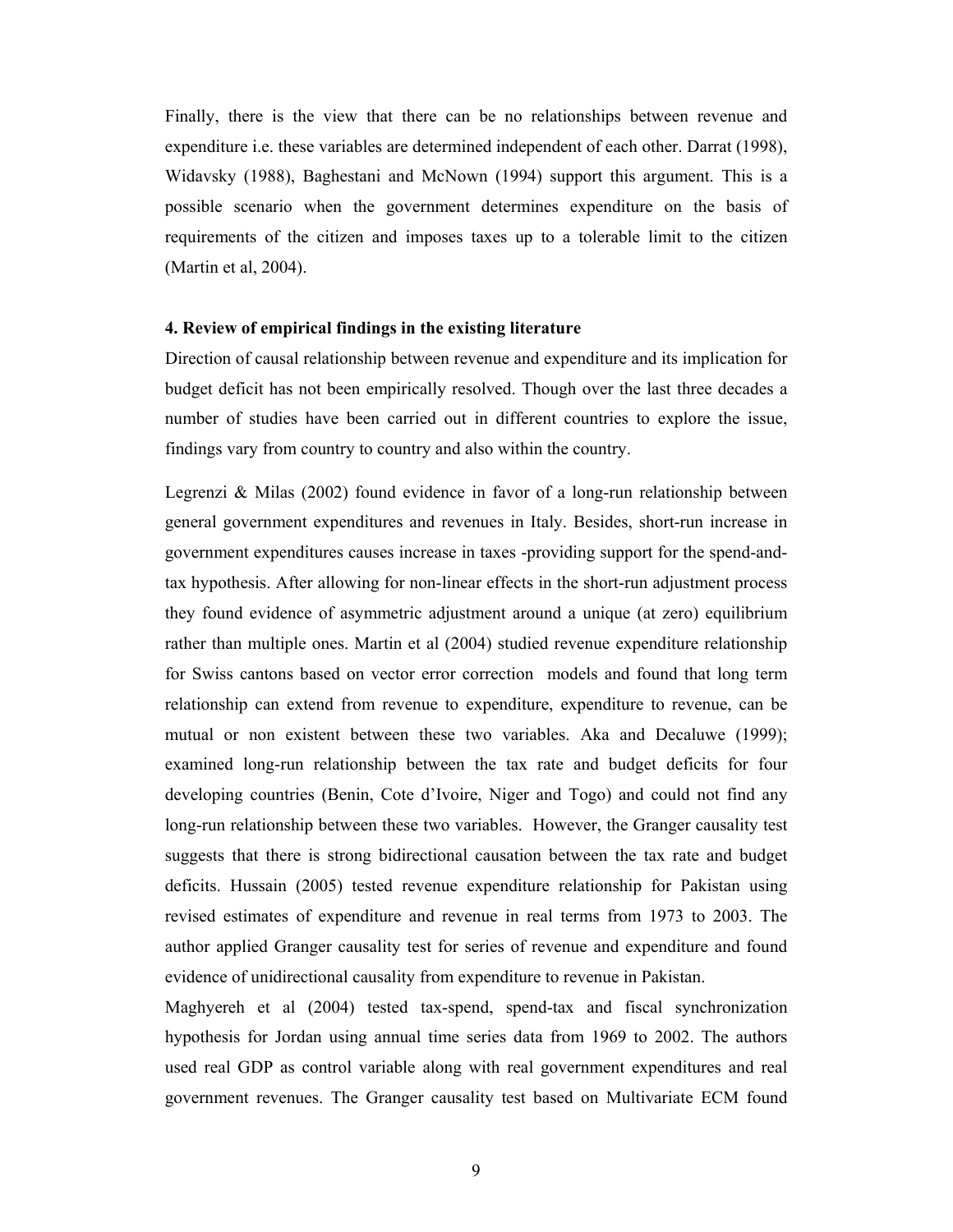evidence in favor of bi-directional causality between revenue and expenditure. The result also suggests that there is long-run interdependence between output and fiscal variables indicating effectiveness of fiscal policy in Jordan. Chang and Ho (2002) tested causal relationship between tax and spend for Taiwan and found unidirectional causality from revenues to expenditure. They also found that there is a cointegrating relationship between GDP, Govt. revenues and expenditures in real terms for annual data from 1967 to 1999 and that only government expenditure adjusts for any deviations from long-run equilibrium.

#### **5. Data and Methodology**

#### **5.1 Data:**

Government revenue and expenditure data are collected from various issues of *Statistical Yearbook of Bangladesh,* Bangladesh Bureau of Statistics and *Bangladesh Economic Review*, Ministry of Finance, Government of the People's Republic of Bangladesh. GDP at current market price and GDP deflator (2000=100) data are collected from *International Financial Statistics (IFS)* online databases*,* International Monetary Fund (IMF). Annual data from 1974 to 2004 are taken. Real series (2000=100) of revenue, expenditure and GDP data are transformed into their logarithmic form to test causal relationships among the variables. However there is a debate whether nominal and real form of revenue and expenditure would be appropriate to test the causality between the variables. Martin et al (2004), in their study used revenue and expenditure data in real terms assuming that government takes budgetary decision by taking account of the expected level of inflation and because inflation affects actual level of expenditure and revenue. Legrenzi et al (2002) used nominal values in order to avoid the difficulty of identifying an appropriate deflator for the revenue expenditure series and contamination of data that may arise from the use of an inappropriate deflator. Here we used real values of revenue and expenditure in order to eliminate the inflationary effect from revenue and expenditure because the country has suffered from high and volatile inflation during the early 70s and late 80s and moderate to low inflation during early 90s to date.

Definitions of the variables are as follows:

 $LRTEX = Log of Real Government Expenditure$ 

 $LRTR = Log of Real Government Revenue$ 

LRGDP= Log of Real GDP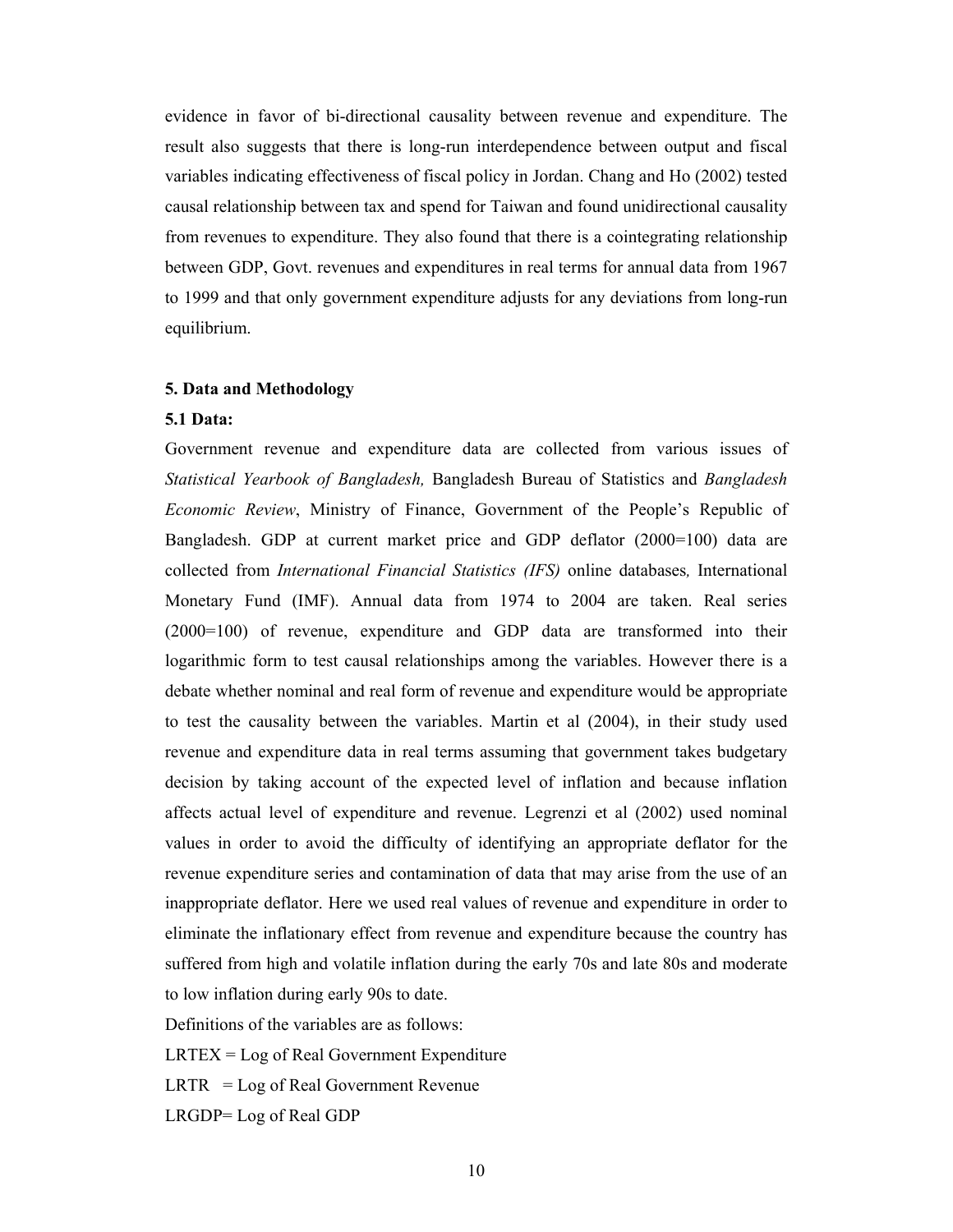#### **5.2 Methodology**

#### **Granger Causality**

Revenue (RTR) Granger causes expenditure (RTEX) if in a regression of expenditure on its own lagged values ( $RTEX_{t-1}$ ), the inclusion of lagged values of revenue  $(RTR_{t-1})$ significantly improves the prediction of expenditure. However, existence of Granger causality from revenue to expenditure does not imply that expenditure is the result of revenue. Rather it implies that changes in revenue precede expenditure, and past and present values of revenue provide important information to forecast future values of expenditure, that are not incorporated in the past values of RTEX.

Granger causality form with two variables, expenditure (RTEX) and (Revenue) can be expressed in following way,

$$
RTEX_{t} = \sum_{i=1}^{n} \alpha_{i}RTEX_{t-i} + \sum_{j=1}^{n} \beta_{i}RTR_{t-j} + \varepsilon_{t}
$$

$$
RTR_{i} = \sum_{j=1}^{n} \chi_{i} RTR_{i-j} + \sum_{i=1}^{n} \delta_{i} RTEX_{i-i} + \xi_{i}
$$

An unidirectional causality from revenue to expenditure will be found if  $\Sigma \beta_i \neq 0$  and  $\Sigma \delta_i = 0$ , that is the set of estimated coefficients of lagged *RTR* are significantly different from zero in *RTEX* equation and cluster of estimated coefficients of lagged *RTEX* are not significantly different from zero in *RTR* equation.

Conversely, an unidirectional causality from expenditure to revenue will be found if  $\Sigma \delta_i \neq 0$  and  $\Sigma \beta_i = 0$ , that is the set of estimated coefficients of lagged *RTEX* are significantly different from zero in *RTR* equation and cluster of estimated coefficients of lagged *RTR* are not significantly different from zero in *RTEX* equation.

There will be bidirectional causality or feedback between revenue and expenditure if both the conditions  $\Sigma \beta_i \neq 0$  and  $\Sigma \delta_i \neq 0$  simultaneously hold, that is the set of estimated coefficients of lagged *RTR* and lagged *RTEX* are significantly different from zero in both *RTEX* and *RTR* equation. Revenue and expenditure will be determined independently if  $\Sigma \beta_i = 0$  and  $\Sigma \delta_i = 0$ , that is there is no causal link between these two variables.

Modern time series econometrics allows us to test joint significance of the coefficients of lagged terms. However, validity of the test results depends on the stationary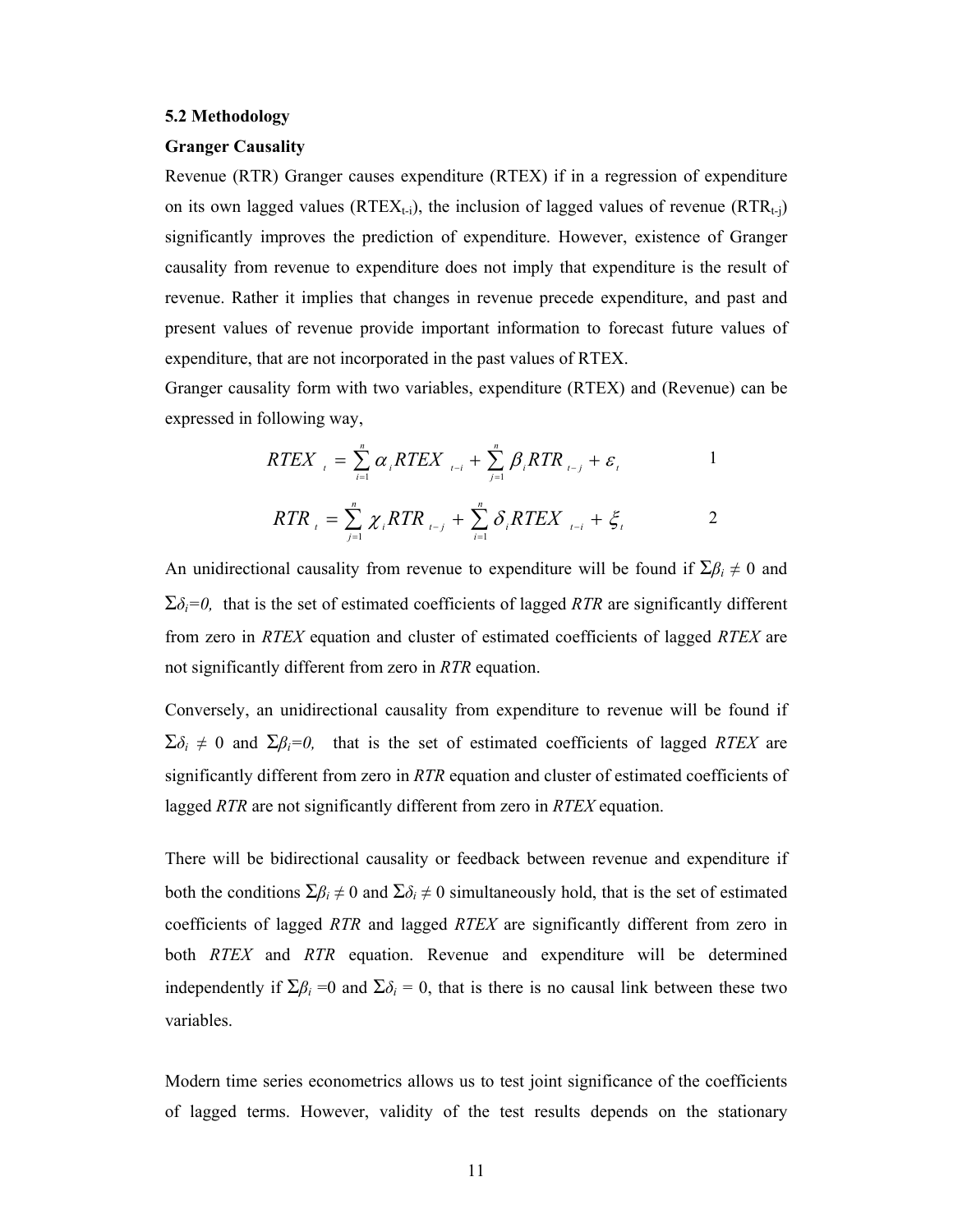properties of data i.e., if both revenue and expenditure series are stationary in level forms we can use Granger Causality test described above. When both the series are non stationary in level forms but stationary after first differencing, that is both are integrated of order one or  $I(1)$ , we can use the differenced series to test causality between the two variables. But if both the series are stationary after first differencing and cointegrated, we cannot use the VAR in first differences to test the causality between the two series. If the variables are integrated of same order we can use cointegration test to check whether the variables are cointegrated or not. If the series of revenue and expenditure are cointegrated, error correction representation of cointetgrated series can be estimated to examine causality between the variables.

We applied Johansen (1991, 1995) cointegration test to examine cointegration between revenue and expenditure. Johansen developed a multivariate technique to evaluate the cointegration relationship among a group of variables. Suppose  $Y_t$  is a n-vector of non stationary or I(1) variables, forms a VAR of order p

$$
Y_{t} = A_{1}Y_{t-1} + \dots + A_{p}Y_{t-p} + \mu + \varepsilon_{t}
$$
 3

Where  $\mu$  is a constant term which can be divided into two parts, the intercept in the cointegrating relation and the trend term, and  $\varepsilon_t$  is n-dimensional vector of innovations and independently and identically distributed with zero mean and variance  $\Lambda$ . We can rewrite this model into a vector error correction form,

$$
\Delta Y_{t} = \Pi Y_{t-1} + \sum_{i=1}^{p-1} \Gamma \Delta Y_{t} + \mu + \varepsilon_{t}
$$

Here, ∏ is the coefficient matrix and if rank of ∏ denoted as 'r**'** is less than 'n', then ∏ equals  $\alpha\beta'$ , where  $\beta$  and  $\alpha$  are n × r matrices of full rank and columns of  $\beta$  are cointegrating vectors and elements of *α* are known as adjustment coefficients. If rank of  $\prod$  equals 'n' then the vector Y<sub>t</sub> is stationary. In the other extreme, when rank of  $\prod$ equals zero then the matrix is null and Y<sub>t</sub> vector is a non stationary process. If rank of  $\prod$ is one, there is a single cointegrating or stationary vector. When rank of ∏ is within the range,  $0 < r < n$ , there are r cointegrating vectors.

Johansen developed two test statistics for cointegration test, namely trace statistic  $\lambda_{\text{trace}} = -T \sum_{i=r+1}^{n} \ln(1 - \hat{\lambda_i})$  and maximal eigenvalue statistics  $\lambda_{\text{max}} = -T \ln(1 - \hat{\lambda}_{r+1})$ , where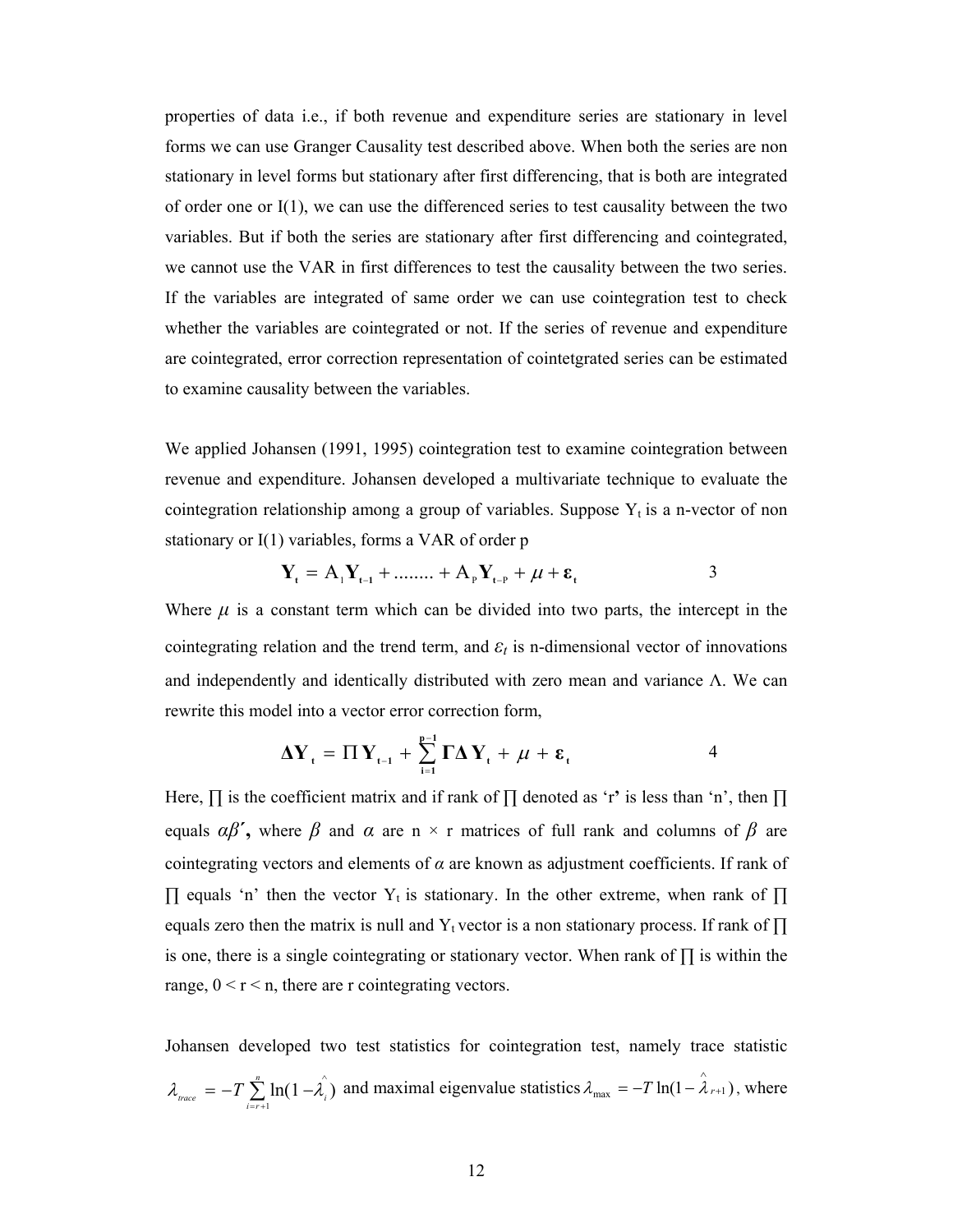$\hat{\lambda}_i$  is defined as the estimated values of characteristics roots obtained from the estimated  $\Pi$  matrix and *T* is the number of included observations. Following Reimer's (1992) suggestion both the test statistics are corrected for small sample size, where the number of included observations in the cointegration test, *T* are replaced by *T-np*. These statistics will allow us to determine whether there is any cointegration between the series. If the revenue and expenditure series are cointegrated we can use error correction representation to test causality between the two series.

After including real GDP as an additional variable, VAR in first differences with one lag of error correction terms can be represented as follows:

$$
\Delta RTEX_{i} = \mu_{1} + \sum_{i=1}^{n} \alpha_{i} \Delta RTEX_{i-i} + \sum_{j=1}^{n} \beta_{i} \Delta RTR_{i-j} + \sum_{l=1}^{n} \sigma_{i} \Delta RGBP_{i-l} + \theta_{1}R_{i-1} + \varepsilon_{i} \qquad 5
$$

$$
\Delta RTR_{t} = \mu_{2} + \sum_{j=1}^{n} \chi_{i} \Delta RTR_{t-j} + \sum_{i=1}^{n} \delta_{i} \Delta RTEX_{t-i} + \sum_{i=1}^{n} \phi_{i} \Delta RGDP_{t-i} + \theta_{2} R_{t-1} + \xi_{t}
$$
 6

$$
\Delta RGDP_{i} = \mu_{s} + \sum_{i=1}^{n} \gamma_{i} \Delta RGDP_{i-1} + \sum_{j=1}^{n} \varphi_{i} \Delta RTR_{i-j} + \sum_{i=1}^{n} \eta_{i} \Delta RTEX_{i-i} + \theta_{s} R_{i-1} + \omega_{i}
$$

Here  $R_{t-1}$  is the lagged residual from the cointegrating regression, the coefficient of which represents speed of adjustment to the long-run equilibrium.

The above formulation is very useful to identify the sources of causation–we can evaluate short-run causal relationship between the variables by testing joint significance of lagged dynamic terms in each of the above equations and we can also derive information on long-run causality by testing significance of error correction terms.

In a multivariate framework Granger causality test is also called block-causality or block exogeneity test where cross equation restrictions are imposed to test causality between the variables. In this paper, we applied Granger causality test or blockexogeneity test to evaluate short-run causality between the variables. Weak exogeneity test is also conducted to evaluate whether a variable can be treated as exogenous or not, that is whether the variable adjusted towards long-run equilibrium or not.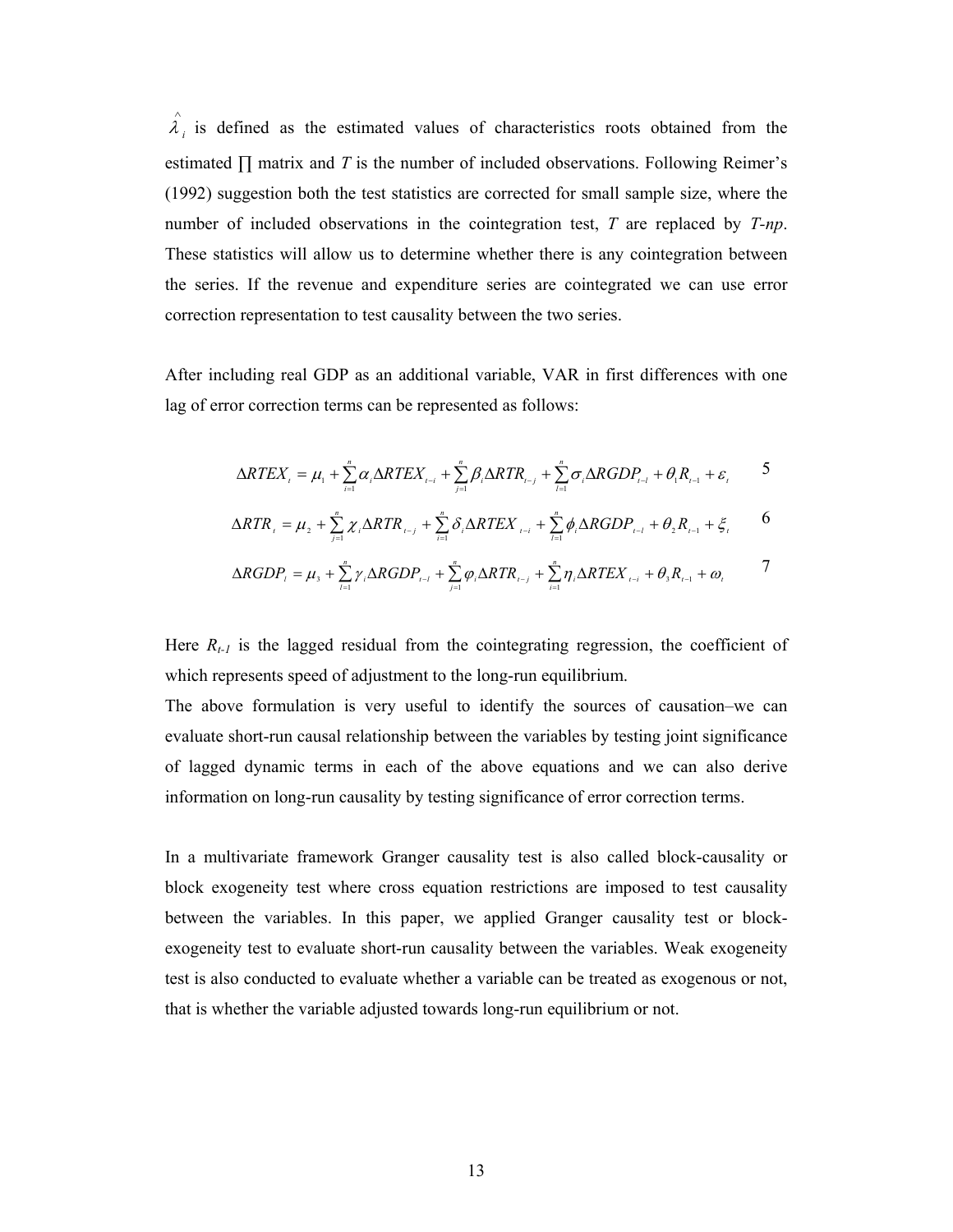#### **6. Econometric Results**

At the outset of the cointegration test we have to check the stationarity property of the variables. Augmented Dickey Fuller test (ADF) and Phillips–Perron (PP) tests are used to test the null hypothesis of unit root. To check the robustness of the above two tests, Kwiatkowski, Phillips, Schmidt, and Shin (KPSS) test is also applied, which has a null hypothesis of stationarity.

| Tests       | <b>Trend Assumption</b>      | Variables           | <b>LRTR</b> | <b>LRGDP</b> | <b>LRTEX</b> |
|-------------|------------------------------|---------------------|-------------|--------------|--------------|
| 0ADF        |                              | Level               | 0.97        | 4.23         | $-2.00$      |
|             | Constant                     | First<br>Difference | $-6.45*$    | $-7.58*$     | $-6.13*$     |
|             |                              | Level               | $-1.64$     | 0.31         | $-3.07$      |
|             | Constant and<br>Linear Trend | First<br>Difference | $-4.29**$   | $-5.76*$     | $-5.78*$     |
| PP          |                              | Level               | $-1.51$     | 1.10         | $-2.00$      |
|             | Constant                     | First<br>Difference | $-6.46*$    | $-7.26*$     | $-4.96*$     |
|             | Constant and<br>Linear Trend | Level               | $-3.98**$   | $-1.04$      | $-3.07**$    |
|             |                              | First<br>Difference | $-6.42*$    | $-7.36*$     | $-5.09*$     |
| <b>KPSS</b> |                              | Level               | $0.74*$     | $0.74**$     | $0.71**$     |
|             | Constant                     | First<br>Difference | 0.10        | 0.26         | 0.18         |
|             | Constant and<br>Linear Trend | Level               | 0.10        | $0.16**$     | 0.10         |
|             |                              | First<br>Difference | 0.06        | 0.14         | 0.12         |

#### **Table1 Unit root test Result**

Note: '\*' and '\*\*' indicate rejection of null hypothesis at 1 percent and 5 percent level consecutively. Lag length of ADF tests are chosen based on AIC criterion,

Unit root test results on the basis of Augmented Dickey Fuller test (ADF) indicate that all the series are integrated of order one or I(1). The null hypothesis of unit root could not be rejected for all the three series in the log level form and clearly rejected in their first differences for both the models (constant and constant with linear trend). However, Phillips–Perron test rejects the null hypothesis of unit root (for the model with constant and linear trend) only at the 5 percent level of significance for LRTR and LRTEX series in the log level form and rejects the null hypothesis at the 1 percent level of significance in the first difference form of the series for both the cases. Again KPSS test could not reject the null hypothesis of stationarity for LRTR and LRTEX series for the second model with constant and linear trend but clearly reject the hypothesis in the first difference form of the variables. Though for the model with a constant and linear trend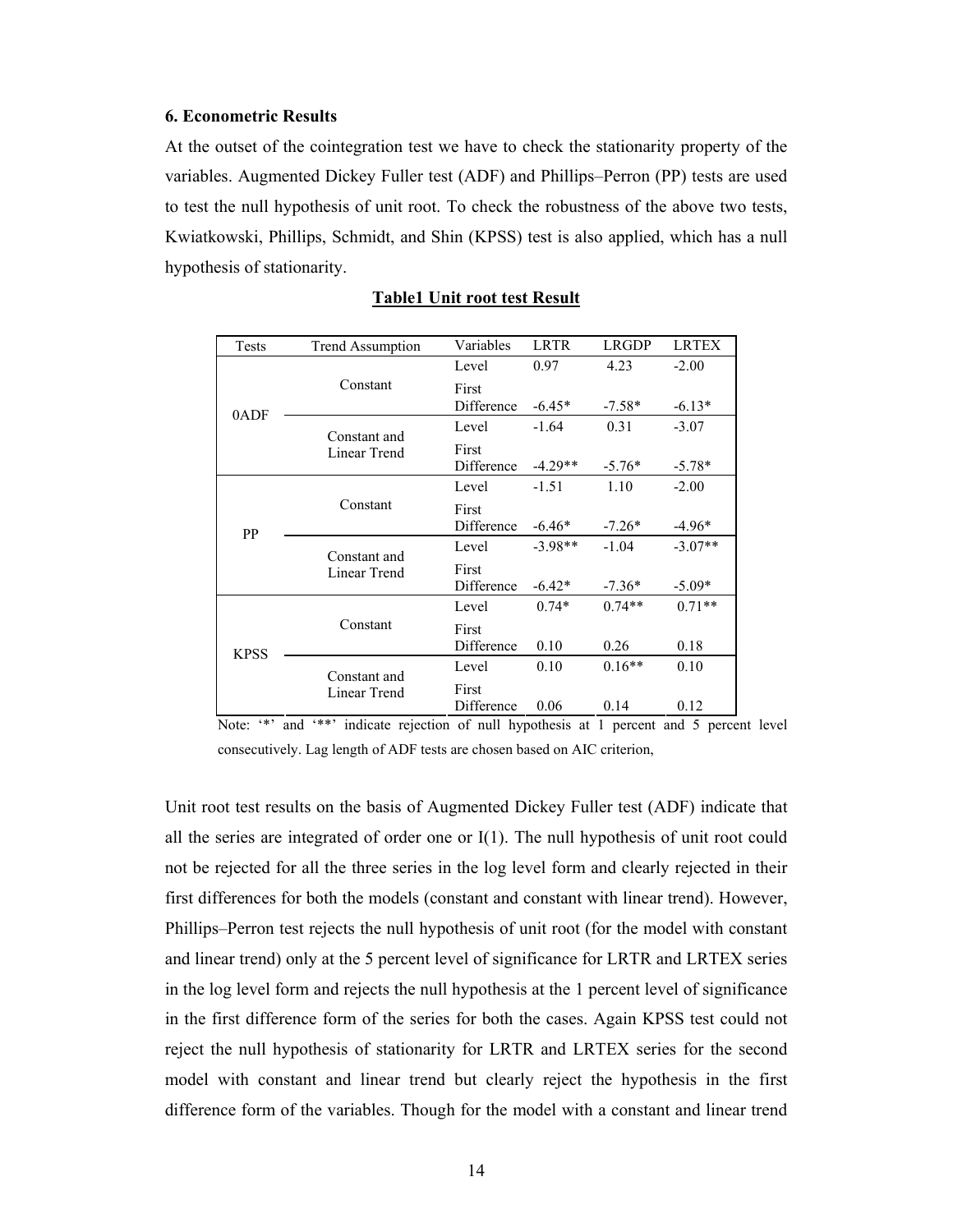there is some doubt about the unit root property of the data in log level form, all the variables are nonetheless stationary in their first difference form. So we can use Johansen (1991, 1995) cointegration test to determine the underlying relationships between the variables.

At the start of Johansen (1991, 1995) test we have to determine the appropriate lag length for the VAR system as the test results can be sensitive to the choice of the lag length. We estimated an unrestricted VAR model in level form of the series and used Akaike Information Criterion (AIC) and Schwartz Bayesian Criterion (SBC) to choose appropriate lag length *p*. It is observed that it takes 3 lags to get uncorrelated and homoscedastic residual for the VAR system. The cointegration test is carried out assuming linear trend in data, and both an intercept and a trend in the cointegrating equation. Because some of the series seem to be trend stationary and a linear trend term in cointegrating space minimizes the value of AIC.

| Hypothesized<br>No. of Coint.<br>Eq.                                                        | Trace<br><b>Statistic</b> | Trace<br><b>Statistic</b><br>(adjusted) | 95%<br>Critical<br>Value | Hypothesized<br>No. of Coint.<br>Eq. | Max-<br>Eigen<br><b>Statistic</b> | Max-<br>Eigen<br><b>Statistic</b><br>(adjusted) | 95%<br>Critical<br>Value |  |
|---------------------------------------------------------------------------------------------|---------------------------|-----------------------------------------|--------------------------|--------------------------------------|-----------------------------------|-------------------------------------------------|--------------------------|--|
| None                                                                                        | 70.43                     | 47.79                                   | 42.92                    | None                                 | 44.75                             | 30.37                                           | 25.82                    |  |
| At most 1                                                                                   | 25.67                     | 17.42                                   | 25.87                    | At most 1                            | 17.30                             | 11.74                                           | 19.39                    |  |
| At most 2                                                                                   | 8.37                      | 5.68                                    | 12.52                    | At most 2                            | 8.37                              | 5.68                                            | 12.52                    |  |
| Note: Trace and Max-eigenvalue test indicates one cointegrating equation at the 0.05 level. |                           |                                         |                          |                                      |                                   |                                                 |                          |  |

**Table 2 Johansen Cointegration Test Result**

Both trace statistic ( $\lambda_{\text{trace}}$ ) and maximal eigenvalue ( $\lambda_{\text{max}}$ ) statistics indicate that there is at least one cointegrating vector between LRTR, LRTEX and LRGDP, we can reject the null hypothesis of no cointegrating vector in favour of one cointegrating vector in both the cases at 5 percent level of significance. We cannot reject the null hypothesis of at most one cointegrating vector against the alternative hypothesis of two cointegrating vectors, for both the Trace and Max-eigen test statistics. Therefore there is a long-run equilibrium relationship between real government expenditure, real government revenue and real GDP. Long-run relationship between these three variables is derived by normalizing on LRTEX, reported in Table 3. The estimates of adjustment coefficients on LRTEX, LRTR and LRGDP, are also given in the same table with their respective standard errors. All the adjustment coefficients have negative sign and significant in both LRTEX and LRGDP equation but insignificant in LRTR equation. We can test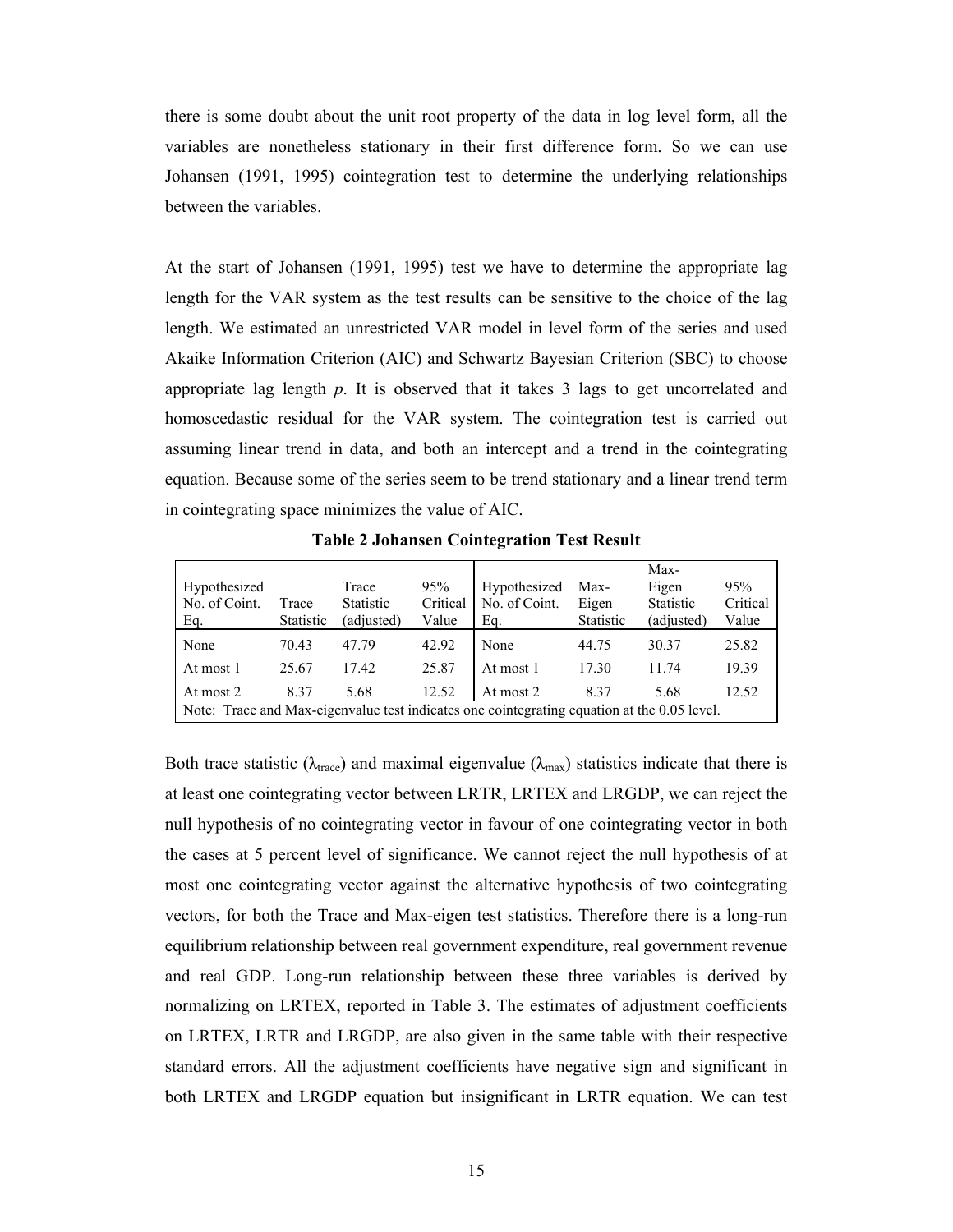weak exogeneity with the help of likelihood ratio test that follows chi-square distribution, by imposing zero restriction on the adjustment coefficients of each equation. We can reject weak exogeneity of LRTEX and LRGDP at 1 percent level of significance and cannot reject weak exogeneity of LRTR at any conventional level of significance; results of the tests are also reported in table 3. Any deviation from longrun equilibrium will be corrected by changes in government expenditure or GDP because adjustment coefficients of these two equations are significant, where adjustment coefficient of the revenue equation is insignificant.

| Normalized cointegrating coefficients |             |           |           | Adjustment coefficients |           |               |  |  |
|---------------------------------------|-------------|-----------|-----------|-------------------------|-----------|---------------|--|--|
| <b>LRTEX</b>                          | <b>LRTR</b> | LRGDP     | Trend     | <b>ALRTEX</b>           | ALRTR     | <b>ALRGDP</b> |  |  |
|                                       | $-0.27$     | $-2.96$   | 0.096     | $-0.76$                 | $-0.49$   | $-0.16$       |  |  |
|                                       | $(-0.10)$   | $(-0.36)$ | $(-0.01)$ | $-0.27$                 | $(-0.37)$ | $(-0.05)$     |  |  |
| Weak Exogeneity test                  |             |           |           |                         |           |               |  |  |
| $Chi-square(1)$                       |             |           |           | 7.89                    | 2.04      | 11.29         |  |  |
| Probability                           |             |           |           | 0.00                    | 0.15      | 0.00          |  |  |

**Table 3 Cointegration Equation** 

Note: Figures in parentheses indicate standard error.

Existence of a single cointegrating vector indicates that government expenditure, government revenue and GDP display long-run comovement, i.e. there is a long-run equilibrium relationship between the variables. Whenever the gap between these three variables widens above the long-run equilibrium, expenditure and GDP will adjust to restore the equilibrium. That is short-run adjustments are done by changes in government expenditure and GDP to restore the long-run equilibrium. However, the existence of long-run equilibrium relationship between these three variables does not assure a balanced budget, rather the result indicates that the gap between government expenditure and government revenue will persist at a long run sustainable level. When budget deficit rises above the long run sustainable level, expenditure is reduced to maintain the deficit at a tolerable limit. It is worth mentioning that, government expenditure adjusts at a reasonable speed to the long-run equilibrium, where almost three-fourth of the disequilibrium is corrected in the first period. GDP also converges to its long-run equilibrium level thorough a series of partial short-run adjustments. On the other hand, weak exogeneity of revenue indicate that this variable does not adjust towards long-run equilibrium. Therefore government expenditure must be reduced to maintain budget deficit at a long run sustainable limit.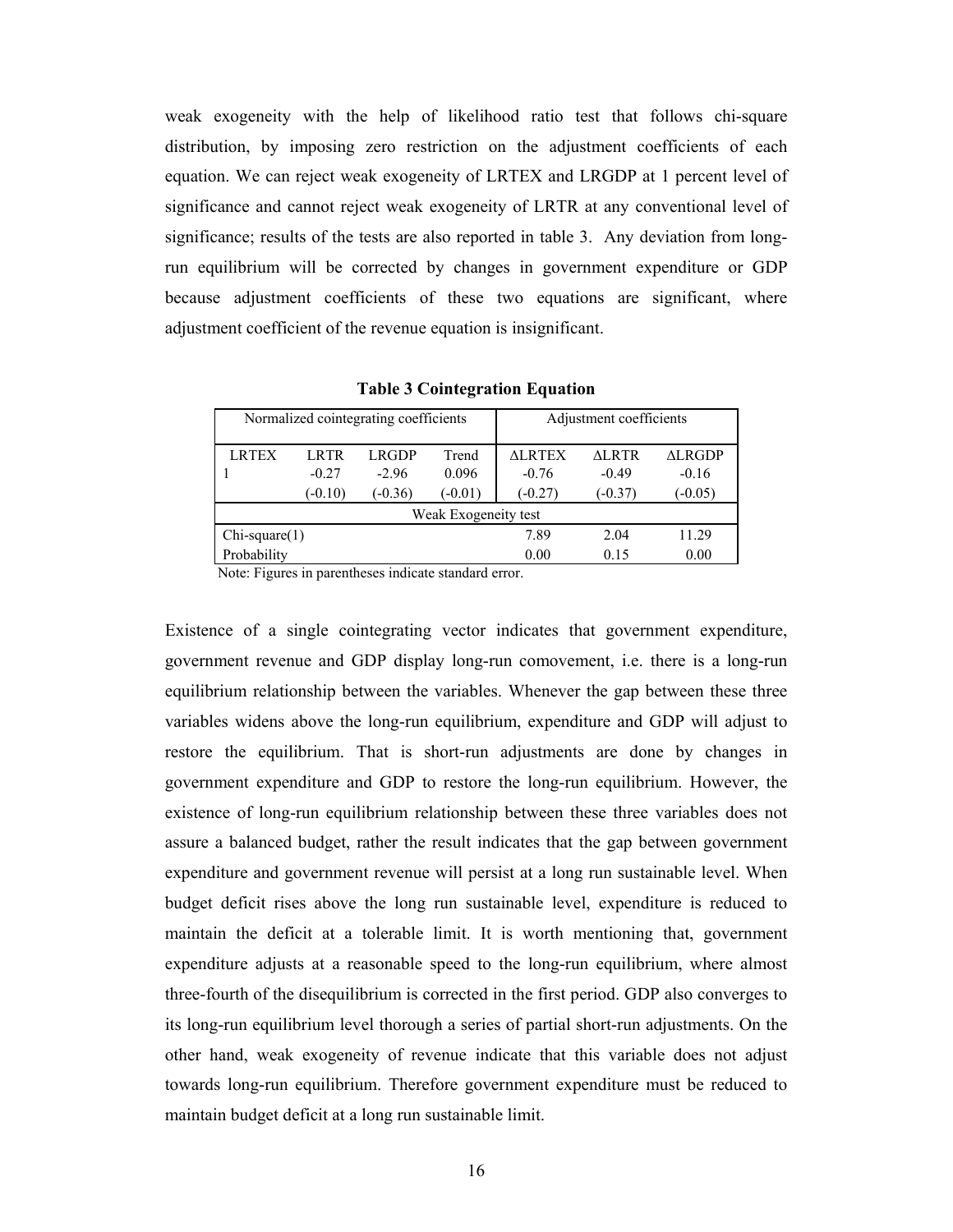The above finding appears plausible. Because it is not easy to raise revenue by increasing the taxes on domestic consumption and income due to various structural constraints and lack of administrative capacity to collect potential revenue in a developing country like Bangladesh, and the condition is further exacerbated by rapid tariff liberalization. On the other hand, expenditure growth is constrained by revenue shortfall and increasing cost of deficit financing. Therefore, whenever there is a tendency of rising deficit beyond its long run limit, expenditure adjusts to restore the equilibrium.

**Table 4 VEC Granger Causality Tests** 

| <b>ALRTEX</b> ) |        |      | ALRTR-         |        |      | ALRGDP         |        |       |
|-----------------|--------|------|----------------|--------|------|----------------|--------|-------|
| Excluded        | Chi-sa |      | Prob. Excluded | Chi-sa |      | Prob. Excluded | Chi-sa | Prob. |
| <b>ALRTR</b>    | 1.59   | 0.44 | <b>ALRTEX</b>  | 2.18   | 0.34 | <b>ALRTEX</b>  | 8.88   | 0.01  |
| <b>ALRGDP</b>   | 1.84   | 0.39 | <b>ALRGDP</b>  | 0.46   | 0.80 | <b>ALRTR</b>   | 9.95   | 0.01  |
| All             | 337    | 0.49 | All            | 3.00   | 0.56 | All            |        | 0.00  |

Granger causality test is applied on estimated VEC, where cross equation restrictions are imposed on the lag differences in each of the equations of VEC. If lagged values of ∆LRTEX are statistically significant in both the ∆LRTR and ∆LRGDP equations, we can say that LRTEX granger causes LRTR and LRGDP. The Granger causality tests or the block exogeneity test restricts all the lag differences of LRTEX or ∆LRTEXs to be equal to zero in both the ∆LRTR and ∆LRGDP equations. We can test these restrictions with the help of likelihood ratio test, which follows chi-square distribution. Results of the Granger causality test are reported in Table 4. Here it is clear that we cannot reject the null hypothesis that LRTR does not Granger cause LRTEX which have a chi-square value of 1.59 with a probability of 0.44 in the ∆LRTEX equation, reported in column one of Table 4. Again the null hypothesis that LRTEX does not Granger cause LRTR, cannot be rejected in the ∆LRTR equation which have chi-square value of 2.18 with a probability of 0.34. In both the equations, ∆LRTEX and ∆LRTR, null hypothesis of no causal relationship from LRGDP to LRTEX and LRGDP to LRTR cannot be rejected. However null hypothesis of no causal relationship from LRTEX to LRGDP and LRTR to LRGDP are clearly rejected in ∆LRGDP equation. The above findings indicate that there is no causal relationship between government expenditure and revenue in the short run. Granger causality test is also applied on the estimated error correction model for each pair of the above three variables. The calculated F-statistics for both the revenue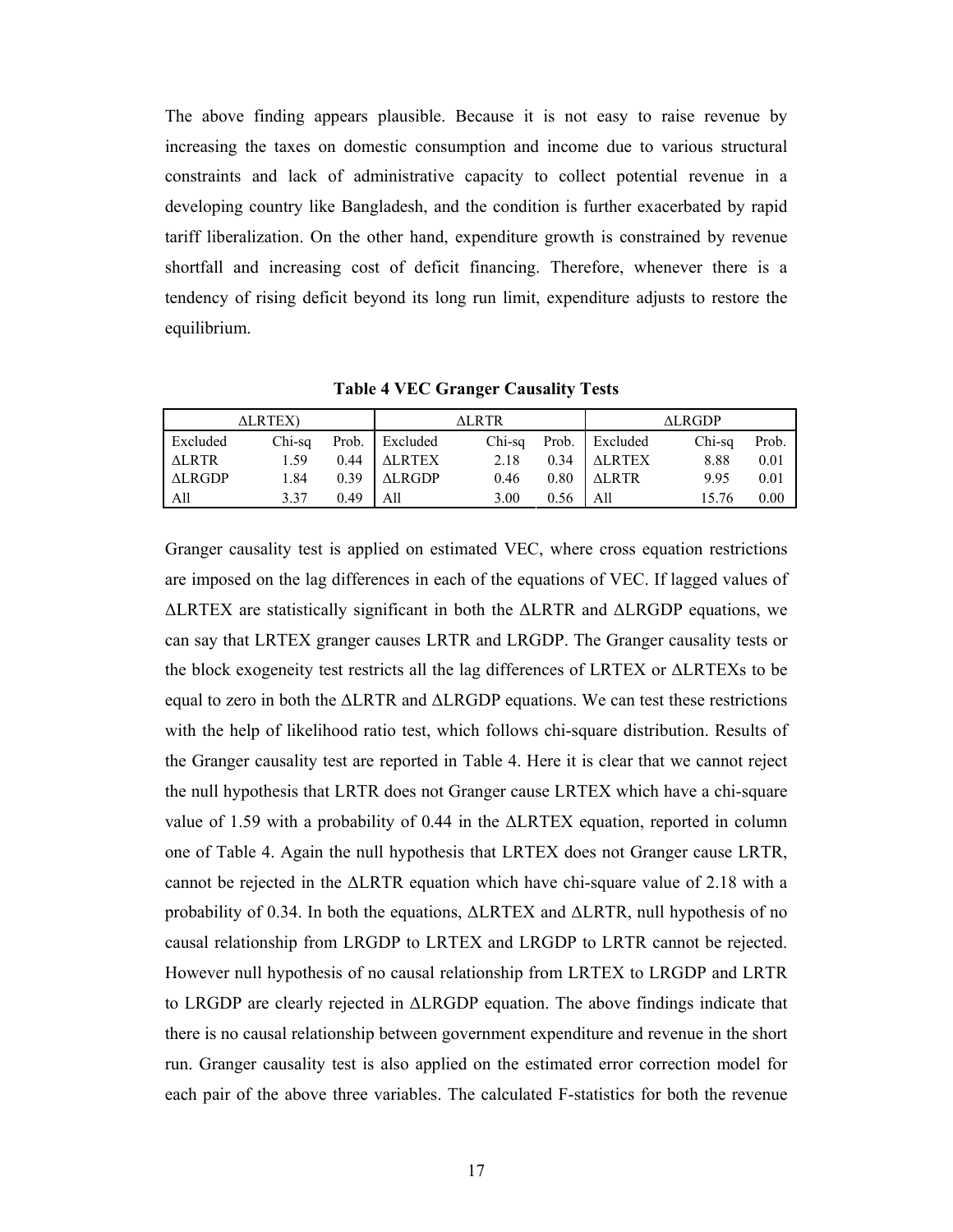and expenditure equations also suggest that there is no causal relationship between revenue and expenditure in the short  $run<sup>5</sup>$ . Therefore, we can say that government expenditure and revenue are independently determined in the short run. Budget deficit can be reduced either by reducing government expenditure or by raising revenues in the short run. When both government expenditure and taxes are raised together, rise in expenditure should be less than the rise in taxes to reduce the budget deficit.

On the other hand, government expenditure and revenue Granger cause GDP. Short run causality between the fiscal variables and GDP implies that changes in fiscal policies may affect real GDP growth (in the sense that changes in government expenditure and revenue precede changes in GDP) in the short run. Net affect of adjustment in the fiscal policy variables on real GDP growth depend on the positive effect of expenditure and negative effect of taxes. But as raising government revenue by increasing taxes is not easy for a developing country like Bangladesh with various structural constraints, major adjustment should be done by expenditure reduction in unproductive sectors and by reforming development expenditures. When growth will be ensured by effective utilization of existing resources it will be possible to raise taxes from domestic sources and thereby reducing budget deficit. Fiscal policy should be designed and implemented in such a way that it can ensure growth; the government will then be able to raise taxes from the increased income growth.

<sup>&</sup>lt;sup>5</sup> The results are not reported here but available from the author on request.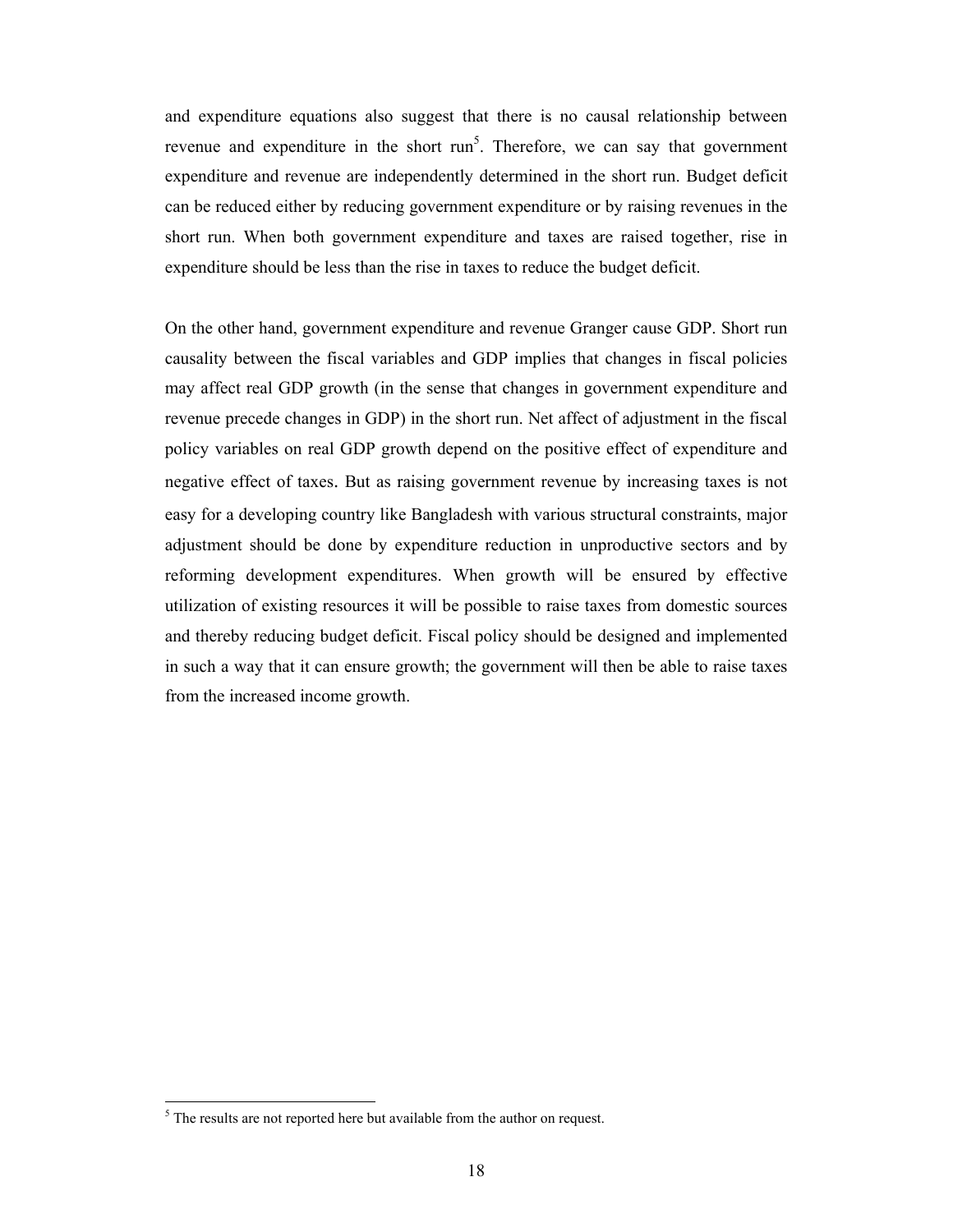#### **7. Conclusion**

The paper examines causal relationship between real government expenditure and revenue by using annual data from 1974 to 2004 period. Real GDP is also included in the model along with these two fiscal variables. Johansen (1991, 1995) cointegration test suggests that there is a long-run equilibrium relationship between government expenditure, government revenue and GDP. Granger causality test based on the estimated VEC suggests that there is no causal relationship between government expenditure and revenue in the short run. It is felt that expenditure is the key variable to reduce budget deficit because of structural constraints of the economy in raising revenue. So budget deficit should be reduced by reducing public expenditure in unproductive sectors and at the same time ensuring effective utilization of available resources such as to engender the productivity of labor and capital in the economy. If the economy achieves enhanced economic growth it will be possible to raise revenue from domestic sources.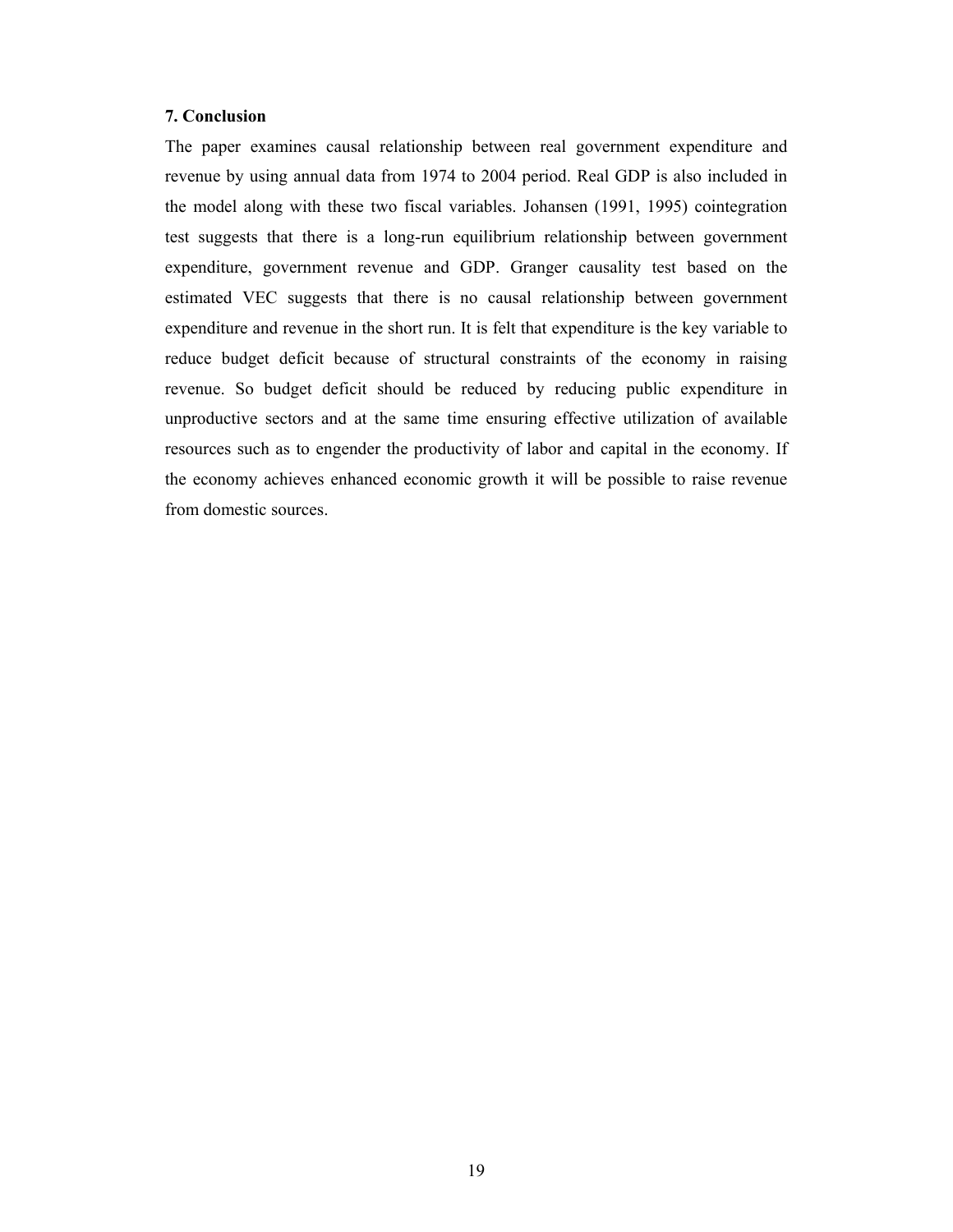#### **References**

Aka. F.B and B. Decaluwe (June 1999); "Causality and Comovement between Tax Rate and Budget Deficits: Further Evidence from Developing Countries", Working paper no. 9911**,** Department of Economics, Uiversité Laval.

Barro, R. J. (May 1988), "Government Spending in A Simple Model of Endogenous Growth", Working Paper No. 2588, NBER.

Bose, N.; M. E. Haque, and D. R. Osborn, (June 2003), "Public Expenditure and Economic Growth: Disaggregated Analysis for Developing Countries", Economic and Social Research Council, UK.

Carneiro F. G.; J. R. Faria, & B. S. Barry (2004), "Government Revenues and Expenditures in Guinea-Bissau: Causality and Cointegration", Africa Region Working Paper Series, No. 65.

Chang, T. and Y-H. Ho, (2002), "Tax or Spend, What Causes What: Taiwan's Experience", *International Journal of Business and Economics*, Vol. 1, No. 2, 157-165.

Cheng, B.S. (1999), "Causality between Taxes and Expenditures: Evidence from Latin American Countries". *Journal of Economics and Finance,* Vol. 23, No.2, 184-192.

Chowdhury, O. H., "Domestic Resource Generation and Public Expenditure", paper presented at the Seminar on National Budget for 2005-06 and PRSP.

Demirbas, S. (May 1999), "Cointegration Analysis-Causality testing and Wagner's Law: The Case of Turkey, 1950-1990", Paper presented at the Annual Meeting of the European Public Choice Society, held in Lisbon (April: 7-10, 1999).

Enders, W. (2004), *Applied Econometric Time Series*, Second Edition, John Wiley & sons, Inc.

Engle R. F and C. W.J. Granger (March, 1987), "Co-integration and Error Correction: Representation, Estimation, and Testing", *Econometrica*, vol. 55, No.2, 1551-1580.

Gemmell, N., O. Morrissey, and A. Pinar,, "Taxation, Fiscal Illusion and the Demand for Government Expenditures in the UK: A Time-Series Analysis", School of Economics Discussion Paper 98/10.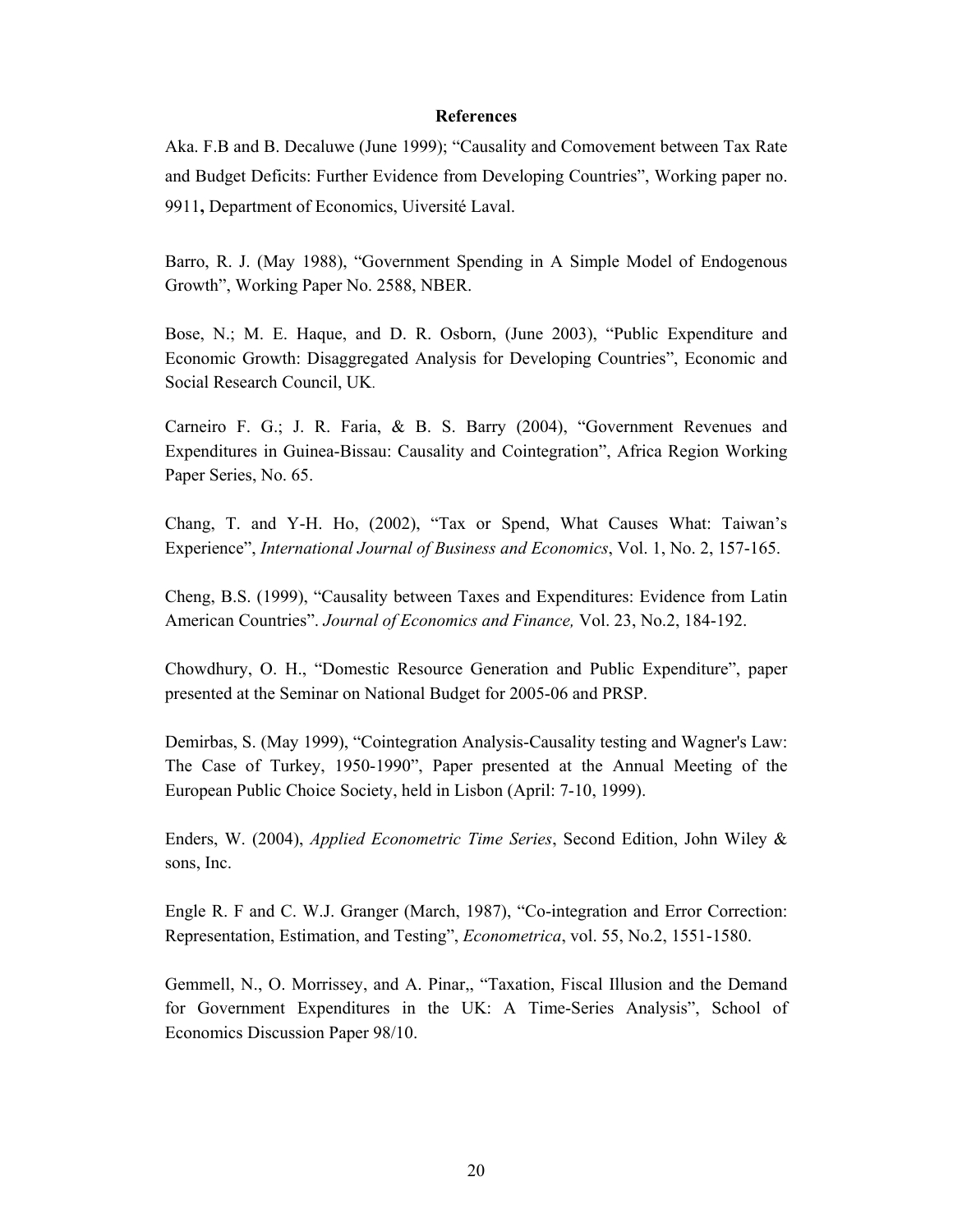General Economics Division, (October, 2005), "Unlocking the Potential, National Strategy for Accelerated Poverty Reduction", *Planning Commission, Government of People's Republic of Bangladesh*.

Hussain M. H. (2005), "On the Causal Relationship between Government, Expenditure and Tax Revenue in Pakistan", Economics Working Paper Archive (EconWPA), available at http://econwpa.wustl.edu:80/eps/mac/papers/0509/0509014.pdf.

IMF Policy Development and Review Department, "Experience under the IMF's Enhanced Structural Adjustment Facility", *Finance & Development,* (September 1997).

Johansen S., (November, 1991), "Estimation and Hypothesis testing of Cointegration Vectors in Gaussian Vector Autoregressive Models". *Econometrica,* vol. 59, No.6, 1551-1580.

Khattry, B. (2003), "Trade liberalization and the Fiscal Squeeze: Implications for Public Investment", *Development and Change* 34(3) pp.401-424.

Legrenzi G. and C, Milas. (February 2002), "Asymmetric and non-linear adjustment in the revenue-expenditure models", Department of Economics and Finance, Brunel University, UK

Loizides, J. and G. Vamvoukas, (May 2005), "Government Expenditure and Economic Growth: Evidence from Trivariate Causality Testing", *Journal of Applied Economics*, Vol. VIII, No. 1 (May 2005), 125-152.

Maghyereh, A. & O. Sweidan, (2004), "Government Expenditure and Revenues in Jordan, What Cause What? Multivariate Cointegration Analysis", Social Science Research Network Electronic Paper Collection.

Martin, M-J, J. Krishnakumar and N. Sougel, (December 2004), "Application of Granger Causality Tests to Revenue and Expenditure of Swiss cantons", Cahiers du départment d' économétrie Faculté des sciences économiques et sociales Université de Genéve

Payne, J. E., (May 2003) **"**A Survey of the International Empirical Evidence on the Tax-Spend Debate", *Public Finance Review,* Vol. 31 No. 3, 302-324.

Shahabuddin, Q. and Z. Bakth, (May 29, 2005), "Medium Term Macroeconomic Framework and The State of the Economy", Bangladesh Institute of Development Studies (BIDS).